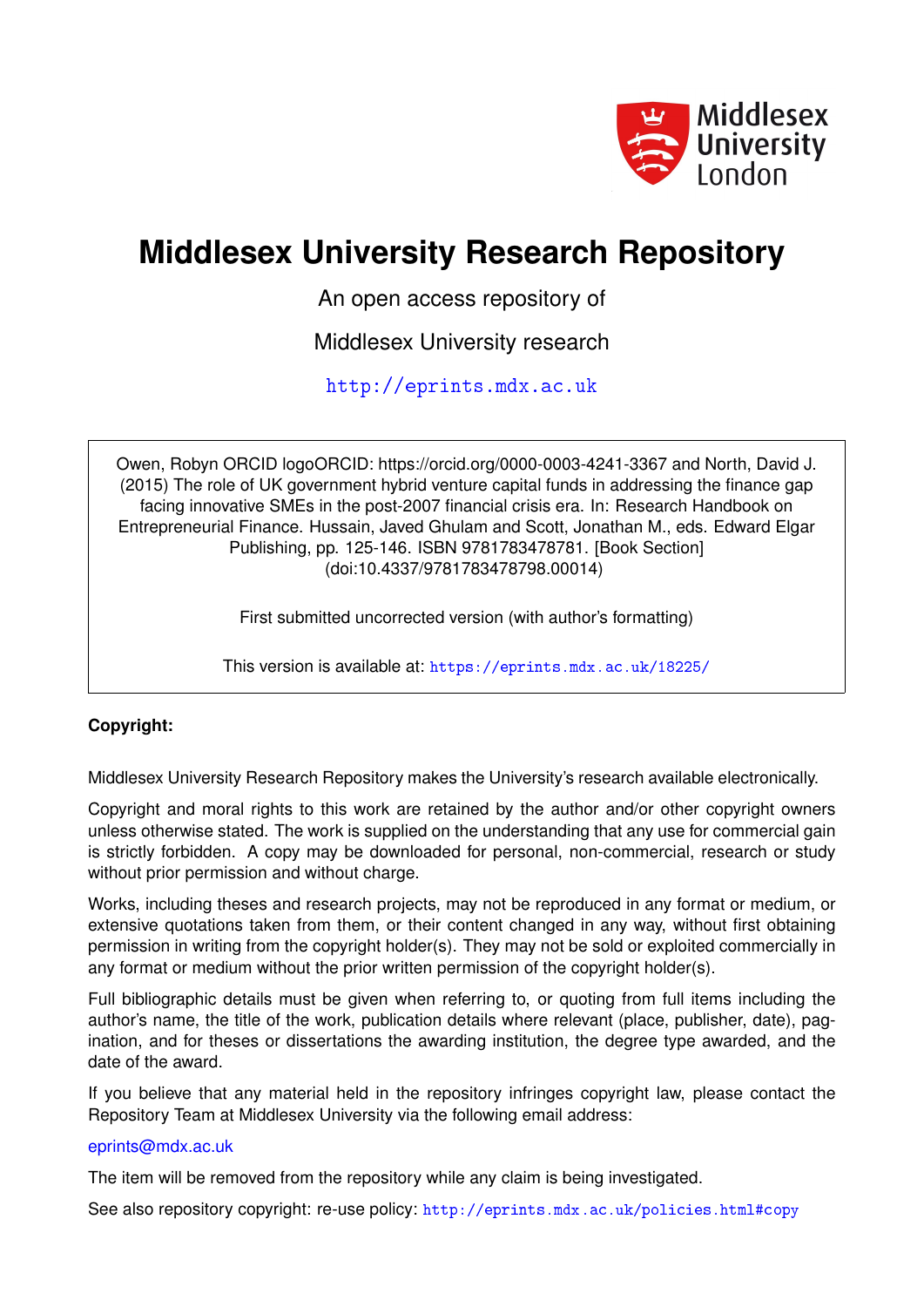<CN>8.<EM><CT>The role of UK government hybrid venture capital funds in addressing the finance gap facing innovative SMEs in the post-2007 financial crisis era

*<AU>Robert Baldock and David North*

#### <A>INTRODUCTION

It is notable that virtually all of the flourishing venture capital markets globally have been stimulated by government support (Lerner et al., 2005; Lerner, 2009, 2010), with an increasing role for government hybrid venture capital fund (HVCF) programmes since the start of the millennium (Murray, 2007). Here, we apply Lerner's (2010) 'guide posts' for government VC interventions to the experience of three recent UK programmes providing equity finance to small and medium-sized enterprises (SMEs) in the aftermath of the 2007 global financial crisis (GFC).

Lerner (2010) highlights some successful government interventions in addressing equity gaps facing innovative small businesses, notably the United States (US) Small Business Investment Company (SBIC) and Israeli Yozma funds. These demonstrate that HVCFs can establish a community of knowledgeable early stage investors, business support services, entrepreneurs and R&D activity, which in turn build up a momentum of growth and development. It is crucial to provide the right catalyst of government support over time to generate sufficient critical mass of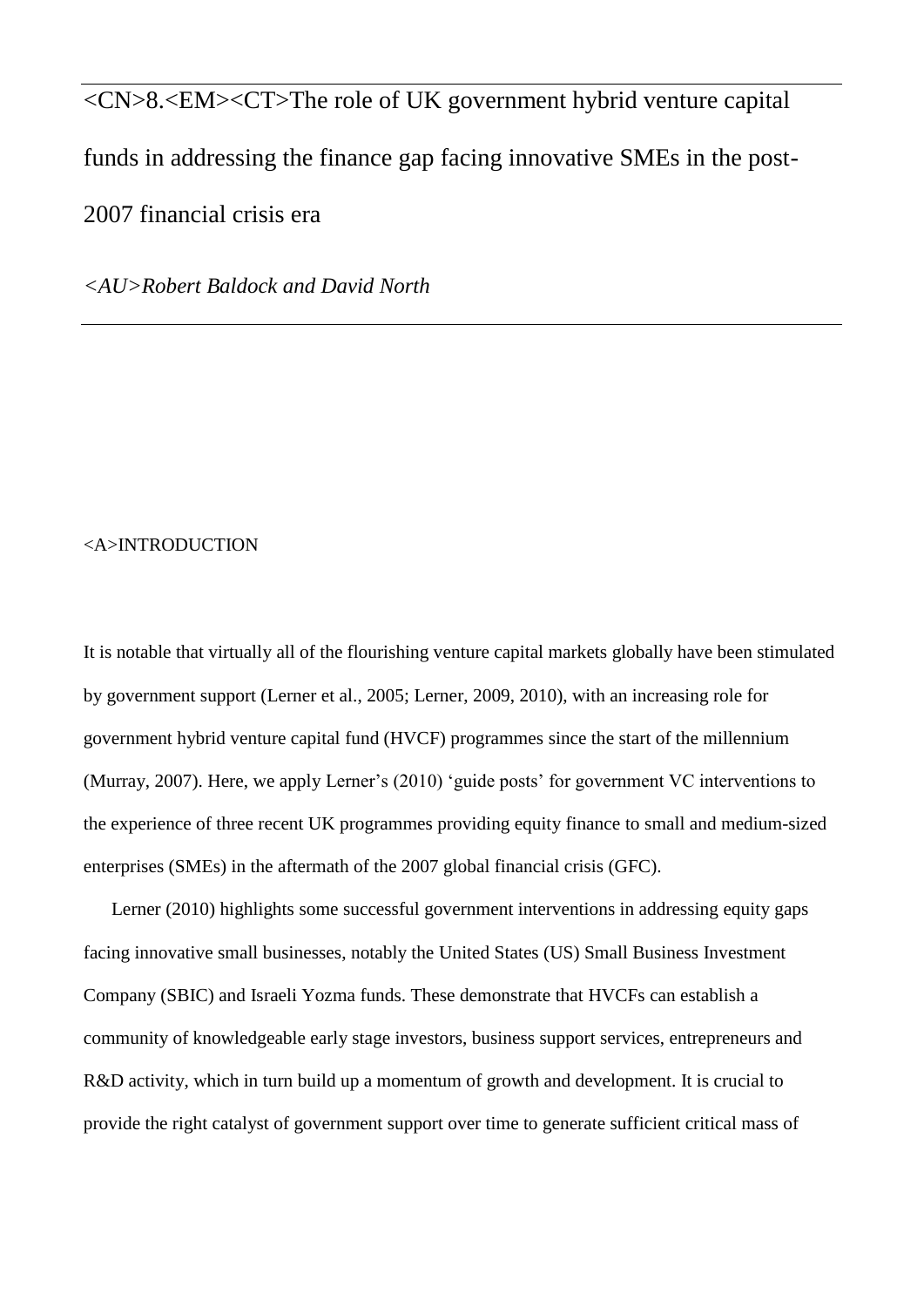expertise before undertaking strategic withdrawal of government intervention. We explore five of Lerner's guiding principles in assessing recent UK HVCFs:

 $\langle$ nl $\rangle$ 

- 1. Let the market provide direction.
- 2. Resist the temptation to over-engineer.
- 3. Recognize the long lead times associated with public venture initiatives.
- 4. Avoid initiatives that are too large or too small.
- 5. Understand the importance of global interconnections.

 $\langle$ list $\rangle$ 

After briefly describing the three HVCF programmes of interest and outlining the research methodology, we apply Lerner's guiding principles to them, drawing upon demand and supply side research evidence (North et al., 2010; CEEDR, 2012). The conclusion summarizes the dilemmas facing HVCFs and considers their implications for future policy development.

## <A>THE EVOLUTION OF UK HVCF PROGRAMMES

The UK government HVCF programme expenditure has increased considerably in recent years, rising from £140.9m between 2000 and 2006 to £750m between 2006 and 2012 (CfEL, 2012). Programmes have evolved, with a greater focus on larger scale, specialist funds with expert private sector led fund management and co-investment, notably in the wake of the National Audit Office (NAO) review recommendations (NAO, 2009). The three HVCF programmes that we focus on here represent £602.5m of government expenditure since 2006 and address different market imperfections in terms of the nature of the finance gap and the kinds of businesses being targeted.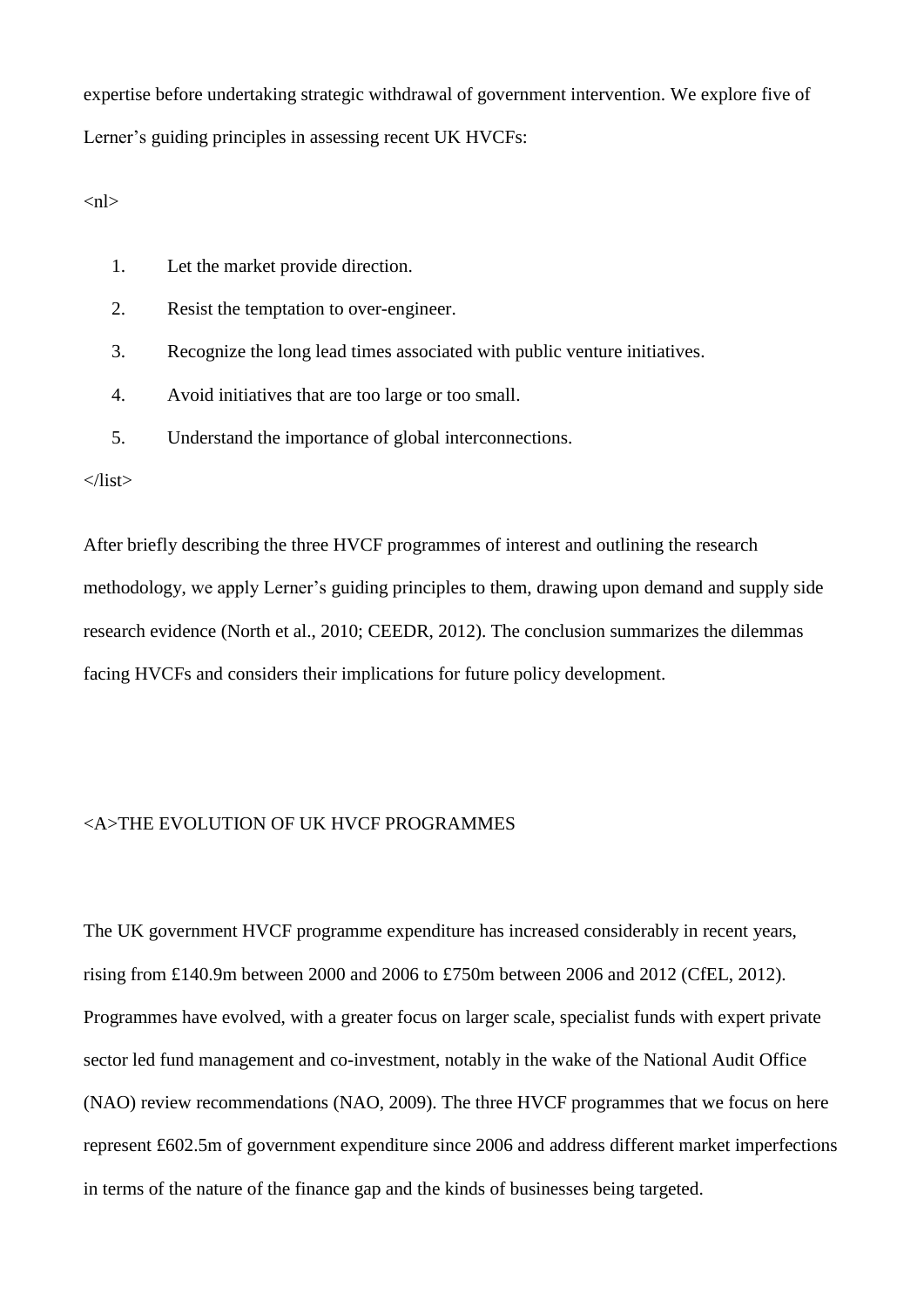#### **<B>Enterprise Capital Funds**

Enterprise Capital Funds (ECFs) are a rolling £440m programme of 16 funds, restablished since 2006‒2007, with a planned 10‒12 year individual fund life cycle, addressing the equity gap facing high growth potential SMEs. Government funding is used alongside private sector funds to invest directly into businesses, targeting investments of up to £2m with potential to provide a good commercial return. Here we focus on the first tranche of eight ECFs operating under private sector VC fund management, with funds ranging from £10m to £30m. These ECFs focused on different stages of business development, including seed, early stage and expansion. Some were generalist, covering a broad range of sectors (e.g. Seraphim Capital Fund), while others specialized for example in new media (Dawn Capital Fund) and medical and healthcare investments (Oxford Technology Management Fund), reflecting the areas of fund management expertise.

## **<B>The Aspire Fund**

The Aspire Fund, established in 2008, aimed to increase the number of successful women-led UK businesses, assisting those with high growth potential. It operates on a co-investment model with £12.5m UK government funding matched by private sector funding from a lead investor. Investments have ranged between £200,000 and £2m, including the matched private investment.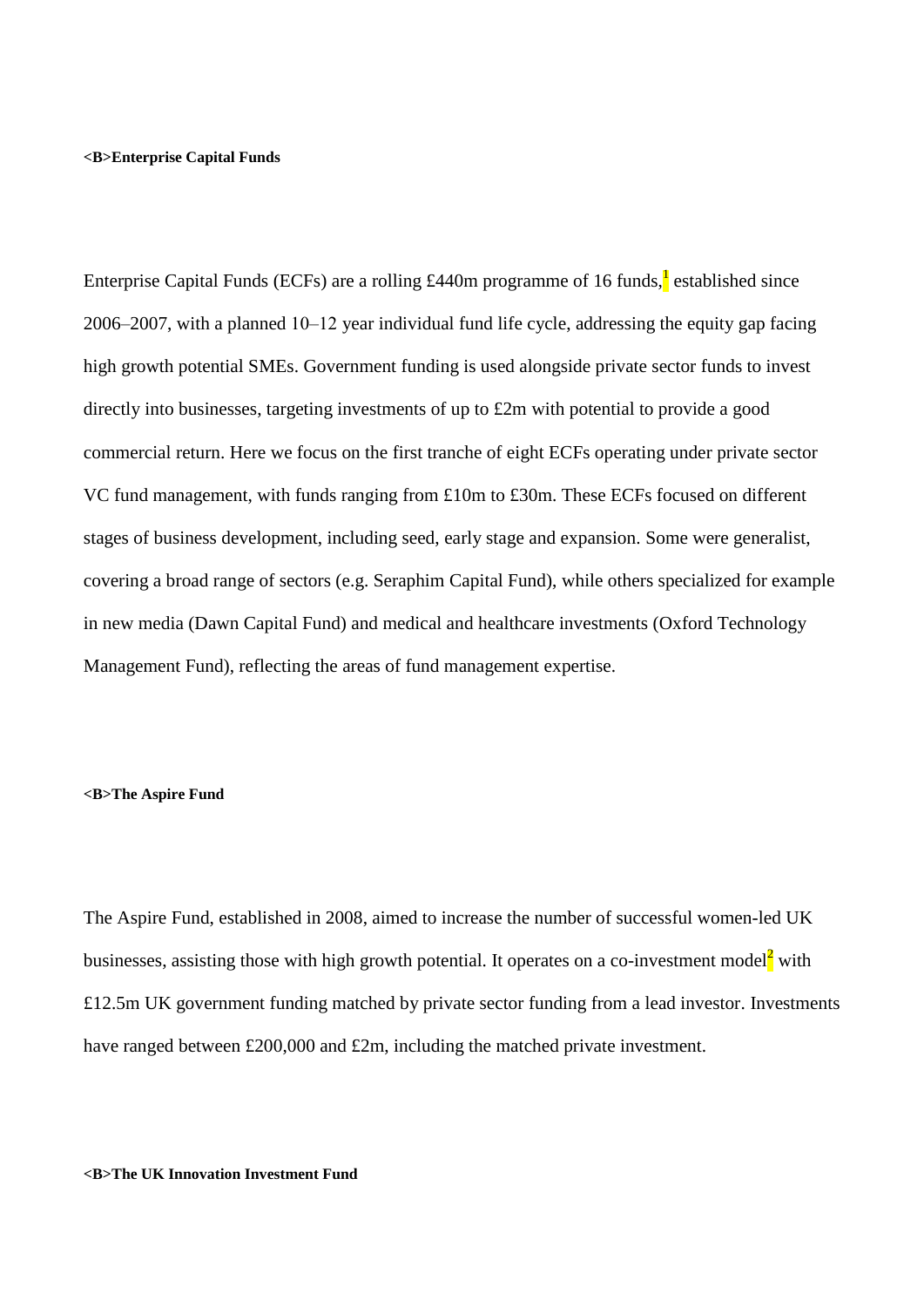The UK Innovation Investment Fund (UKIIF), established in 2010, aimed to stimulate private VC investment into intensive R&D sectors. The £150m of UK government funding was matched by a further £180m of public and private funding from two 'fund of funds' managed by the Hermes Environmental Innovation Fund and the European Investment Fund's UK Technologies Fund. UKIIF operates *pari passu* at arms' length under the scrutiny of the British Business Bank.<sup>3</sup> As it is private sector led and can invest in innovative businesses globally, there are no European Union (EU) state aid restrictions on the size of initial or follow on investments. The fund focuses on life sciences, cleantech, digital technology and advanced manufacturing sectors and must invest at least £150m into UK based businesses during its expected 12–15 year life cycle.

## <A>METHODOLOGY

Demand side evidence comes from 32 surveyed business recipients of the three HVCF programmes. Supply side evidence comes from interviews with 16 fund managers who dealt with applications for the government funds and 22 finance industry experts.

#### **<B>Business Manager Interviews**

The owner-managers of 32 successful business applicants to the three HVCF programmes were interviewed face-to-face or by telephone, with purposive selection to provide sector and UK-wide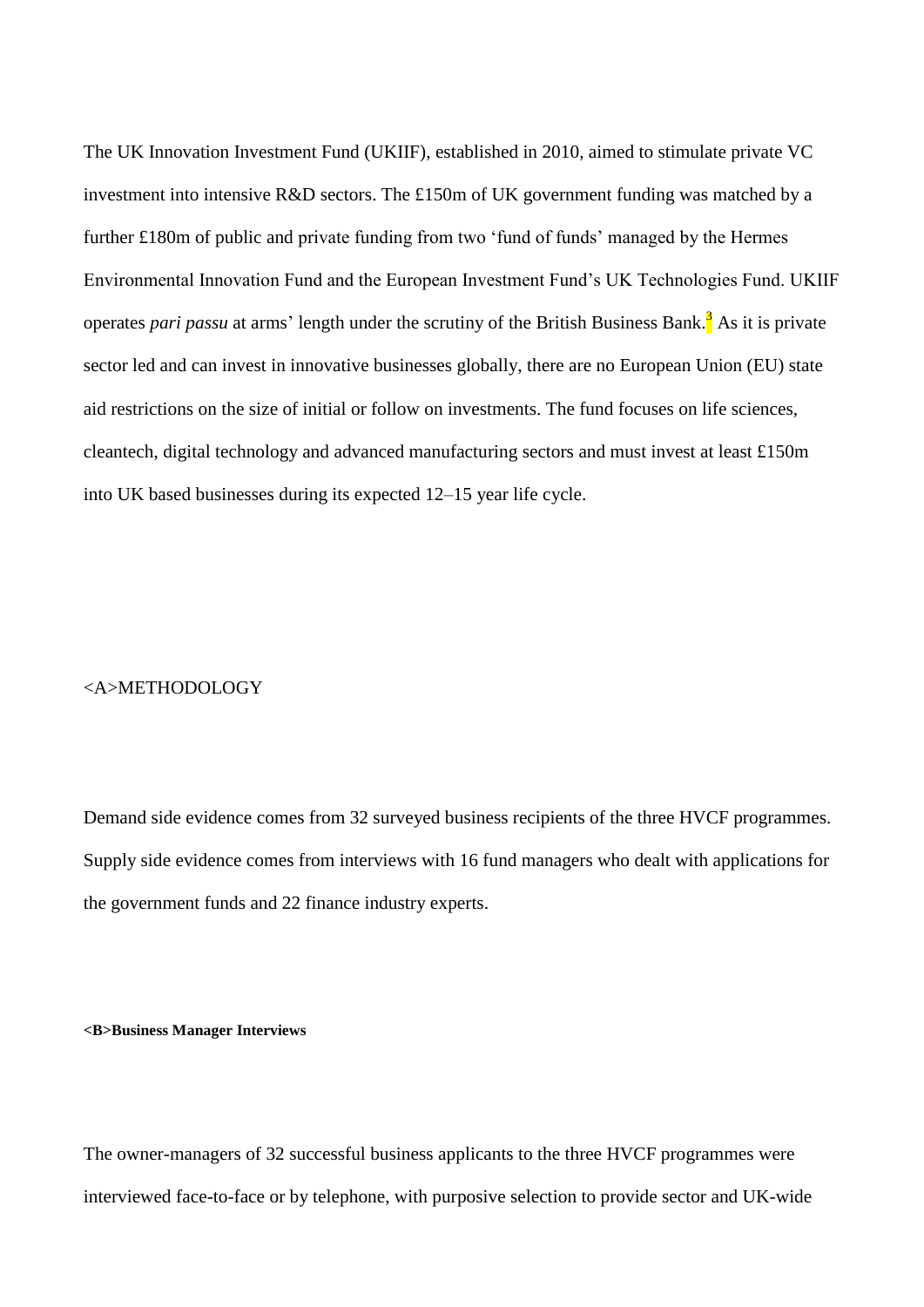coverage. These represented one third of the programmes' funded businesses (32/94) at the time of the survey, with initial ECF and Aspire interviews undertaken in February 2010 and UKIIF interviews undertaken in February 2012 (Table 8.1). Survey questions included business characteristics, external financing requirements and knowledge, degree of success in obtaining external finance, terms and conditions, and the impact and additionality experienced and forecast from the funding received. Further follow up telephone interviews took place with 24 of the recipient businesses in May 2013 to assess development since the initial funding.

## **<INSERT TABLE 8.1 ABOUT HERE>**

The surveyed businesses fitted each programme's target profile, being typically young, early stage businesses established since 2000. Over two thirds of recipients were pre-trading at the time of interview, undertaking R&D and developing prototypes or in the initial stages of launching products and services. Most, including all 16 UKIIF businesses, were undertaking market leading activities, developing leading edge software and medical technologies, and demonstrating global market leading export aspirations. Equity finance was perceived as the only viable option for raising finance due to a lack of financial assets, insufficient trading record, and owners' unwillingness to secure/guarantee debt finance against private property. The amount of equity sought by the 12 interviewed ECF recipients ranged from £300,000 to £3m (median £750,000), the four Aspire recipients sought between £500,000 and £2m, while the 16 UKIIF recipients sought between £75,000 and £10.4m (median £2.4m), demonstrating demand for early stage R&D equity finance at beyond the EU state aid cap of  $\pounds 2m$ .<sup>4</sup>

The majority of businesses were small when funded. ECF and Aspire recipients had a mean of 10 employees (median 5.5). UKIIF recipients had a mean size of 35 employees (median 8) and included three established medium sized businesses undertaking new innovative product development cycles, including a recycling company diversifying into bio fuel production and a lightweight plastics manufacturer, both with over 150 employees.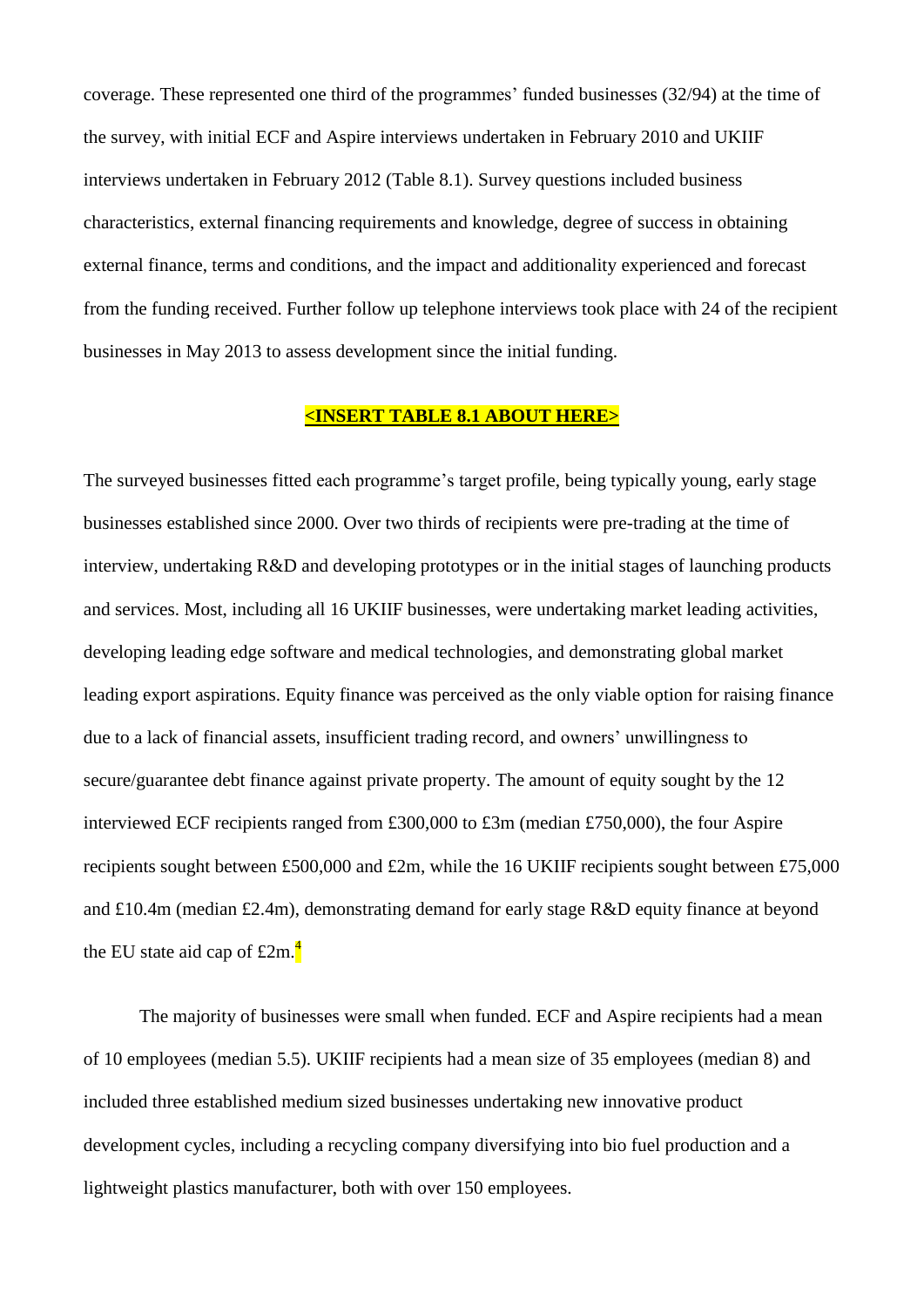#### **<B>Fund Provider Interviews**

Face-to-face interviews were undertaken with eight UKIIF<sup>5</sup> and eight ECF fund managers, providing insights into their structure and operation, the type and range of applications, decision-making criteria, the effectiveness of their investments and assessment of whether funds were addressing an equity gap. These represented all of the programmes' operational funds at the time of survey (Table 8.2).

## **<INSERT TABLE 8.2 ABOUT HERE>**

To enrich our understanding of the new and early stage VC market, interviews were also conducted with 22 expert informants. These comprised the British Venture Capital Association (BVCA), European Venture Capital Association (EVCA), three private VCs, two other public sector VCs, three mezzanine fund managers, six business angels, three bankers, one grant fund and two specialist support providers for technology based small firms (TBSFs).

We now consider the rationale for the UK HVCF programmes, before discussing our research evidence against five of Lerner's guiding principles.

## <A>ARE HVCF PROGRAMME INTERVENTIONS JUSTIFIED IN THE UK?

#### **<B>Supply side Market Failure**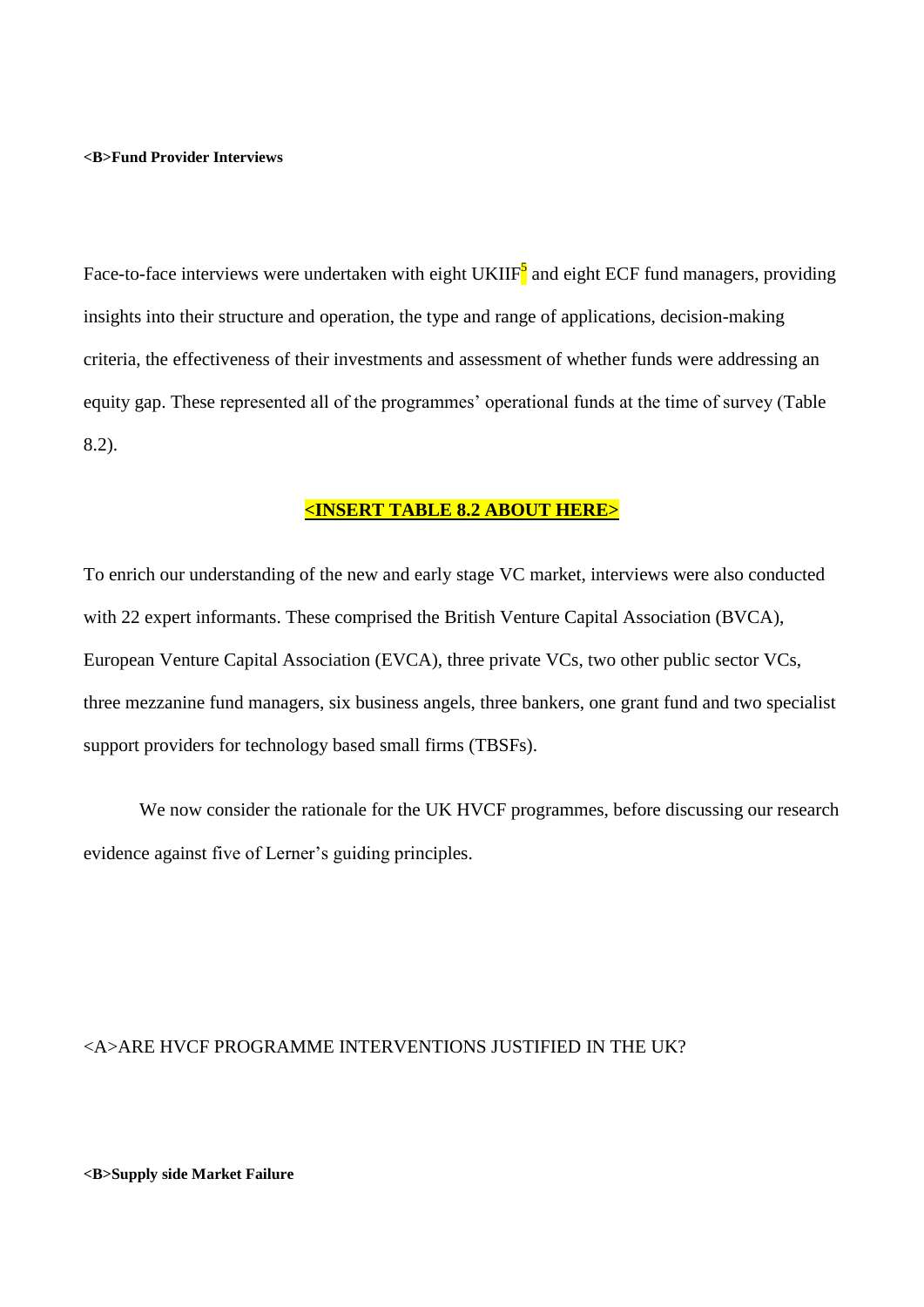Although less than 2 per cent of UK SMEs seek equity finance, it is vital for many innovative and growth orientated enterprises who play a key role in developing new industries, thereby generating economic growth and jobs (Bank of England 1996, 2001; Siegel et al., 2003). These businesses exhibit higher levels of risk due to a lack of physical assets to provide collateral for debt finance and may also lack revenue streams needed to service loan repayments (Reynolds et al., 2000; Mason and Harrison, 2003). Recent evidence (Fraser, 2009; Cowling et al., 2012; North et al., 2013) also suggests that SME demand for equity finance has increased as bank credit rationing and moral hazard aversion have accentuated in the aftermath of the GFC.

The equity gap in the UK has long been recognized (Macmillan, 1931; HM Treasury, 2003), particularly for seed and early stage VC, with this market failure constraining innovation. The boundaries of the equity gap have increased over time; estimated at up to £0.5m in 1999, it is now on some estimates put at upwards of £5m, particularly for the longer investment horizon R&D intensive sectors (SQW Consulting, 2009; Rowlands, 2009). This is due mainly to information asymmetries between investors and young SMEs (Hughes, 2009) where information is not transparent and assets are knowledge based (Hsu, 2004). These businesses present high risk technological, market and managerial uncertainties and in seed and early stage investment invariably require intensive managerial and consulting VC input to generate returns (MacMillan et al., 1989; Murray, 1999). The history of small specialist early stage European VC funds is characterized by low returns, failed funds (Murray, 2007) and established VCs retreating to safer later stage investments (Pierrakis and Mason, 2008; Harrison et al., 2010).

Lerner (2010) recognizes the importance of VC exit markets in attracting private investment. The UK has experienced a breakdown in the risk funding escalator (Mason et al., 2010, North et al., 2013) enabling innovative firms to reach a sufficient stage of market traction for a trade sale or initial public offering (IPO). The retreat of private VCs has increased pressure on business angel syndicates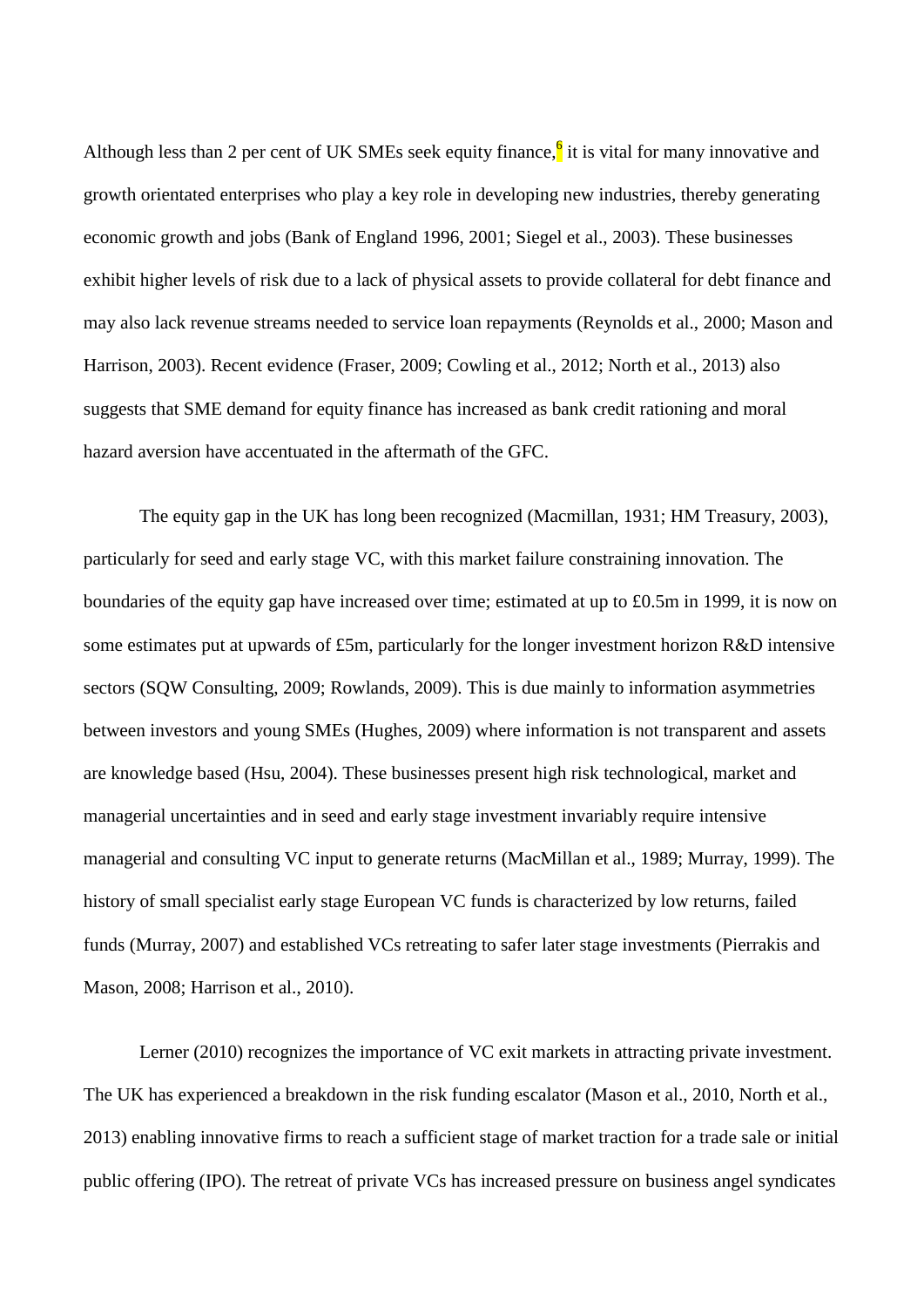and HVCFs to follow-on fund, lengthening timescales to exit to around seven years (Pierrakis, 2010; CfEL, 2013) and creating a funding gap for early stage businesses. Consequently, the equity gap now exists for projects that are too large for business angel syndicates to fund but below the level for most private VC investors, estimated at between £0.5m and £5m (Mason and Baldock, 2014).

Against this context there has been a growth in UK HVCFs, with public backed funds increasing from 20 per cent of early stage funding in 2000 to 68 per cent by 2008 (Pierrakis, 2010). Proportionally, government HVCF funding is even greater in real terms, as BVCA (2013; Figure 8.1) evidence demonstrates that apart from the twin peaks of the dotcom bubble (2000) and pre GFC (2006) boom, UK annual VC investment for 2010‒2012 was similar at £340m to 1999. This suggests a growing need for UK HVCFs, without which the early stage VC market would be in a perilous state.

## **<INSERT FIGURE 8.1 ABOUT HERE>**

#### **<B>Demand-side Deficiencies**

Oakey (2007) highlights the importance of being 'investor ready', with Mason and Kwok (2010) citing the key role of entrepreneurial support schemes offering training and experience in assessing and accessing external finance, particularly for equity finance. Few SME managers, except the small number of serial entrepreneurs, have the know-how to successfully apply for early stage VC (Gompers et al., 2010). The National Endowment for Science, Technology and the Arts (NESTA) (2009) found poor quality in much of the UK VC deal-flow, resulting in investors' difficulties in finding sufficient numbers of high growth potential firms. Mason and Harrison (2003) have, therefore, implied that the equity gap may be as much to do with demand-side deficiencies as supply side failures.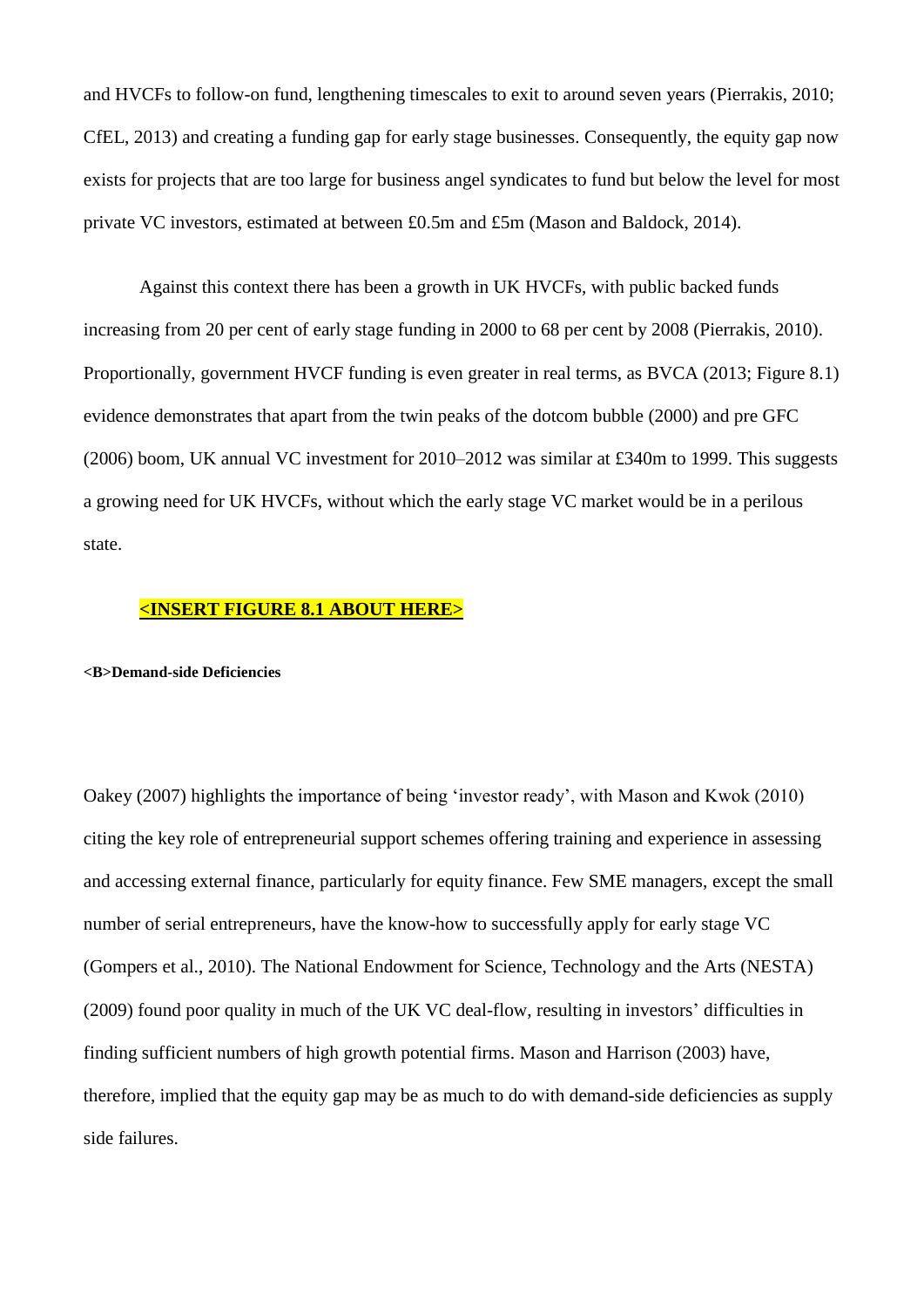This view is supported by our exploration of the '*applications funnel*'. Interviewed fund managers typically received 500 annual applications per fund, with many rejected immediately for failing to meet basic criteria, only 10 per cent receiving interviews, and less than 2 per cent receiving funding. Fund managers rejected many early in the process because the businesses were not investment ready, underestimated their financial needs, or had a poor understanding of the requirements of investors.

More recent UKIIF fund manager interviews indicated that, despite recent improvements in application quality, they remained variable and that demand for equity finance was increasing as bank finance had become more difficult and expensive to obtain. They also stressed the importance of knowing the entrepreneurs before committing funds, requiring intensive work in selecting and managing small portfolios of investee businesses. The overall view from the equity investment specialists was that investors have become more cautious and stringent in their due diligence and negotiations, with greater attention to overcoming information asymmetries during the pre-deal completion stage.

Having considered the rationale for government intervention to address gaps in equity finance, we now consider the recent evolution of UK HVCFs over the last decade against five of Lerner's (2010) guiding principles, starting with two that he particularly emphasizes.

## <A>'LET THE MARKET PROVIDE DIRECTION' AND 'RESIST THE TEMPTATION TO OVER-ENGINEER'

During the past decade UK programmes have evolved along the lines of Lerner's principles, letting the market lead and resisting the temptation to micro manage funds. UK public officials are now far less involved in the management of funds than they were with some of the original publicly funded venture capital funds (Murray, 2007), even to the extent with UKIIF of wanting entrepreneurs to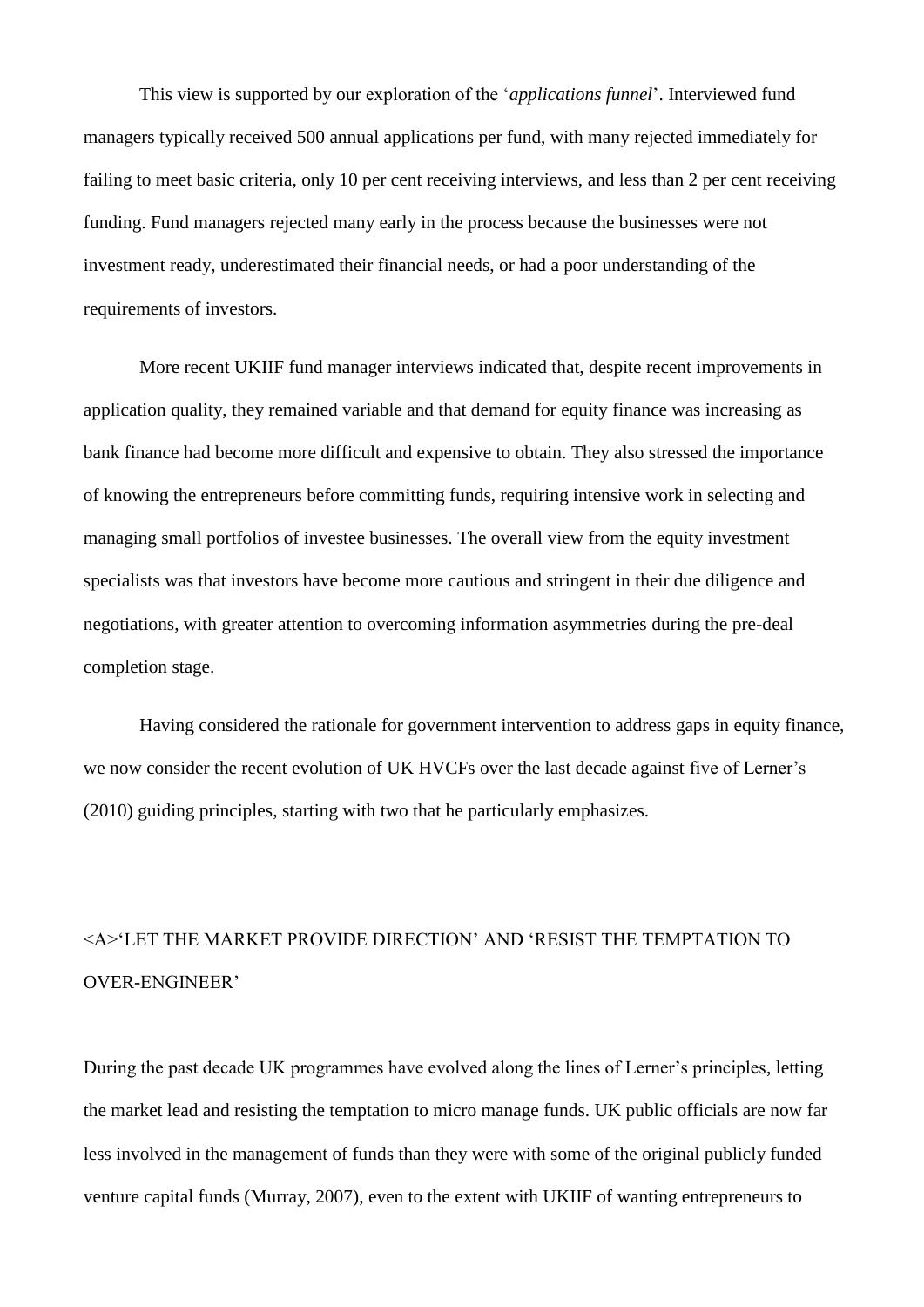perceive them as entirely private funds. Recent UK HVCF programmes enshrine co-investment and 'fund of funds' principles, requiring minimal programme direction and setting broad fund aims such as sector, location and private matching fund requirements. Private sector managers make the investment decisions and assist in the management of their portfolio companies. In the case of UKIIF, private sector fund managers also lead the umbrella fund of funds, inviting competition from private VCs to run the specialist underlying funds. The British Business Bank provides light touch government monitoring, including early, mid-term and end of programme reviews which could lead to strategic operational changes.

#### **<B>Have UK Funds Become too Private Sector Led?**

The private sector-led format of recent UK HVCFs, notably UKIIF, raises questions as to whether they have become too market-led, chasing high performance and returns at the expense of assisting more marginal, but fundable cases (Rigos, 2011). Lerner (2010) states that public supported funds should not compete with private funds, yet our evidence suggests that they do once they are perceived by entrepreneurs to be private funds competing on equal terms to other private funds. For Lerner (2010) and Clarysse et al. (2009), the imperative is that government funds stimulate private VC activity and establish VC markets and then withdraw, rather than continue to compete and crowd out.

ECF, Aspire and UKIIF aim to balance generating commercial returns for investors with achieving wider economic objectives. Since the funds aim to demonstrate to private investors that early stage growth potential businesses can yield attractive returns, commercial investment decisions are devolved to private VC fund managers to ensure that investment decisions utilize rigorous commercial criteria. At the same time, by providing equity funding to innovative, high growth potential businesses that are struggling to raise sufficient funds from other sources, HVCFs aim to contribute to the UK's economic growth and job creation. This assumes that the government's wider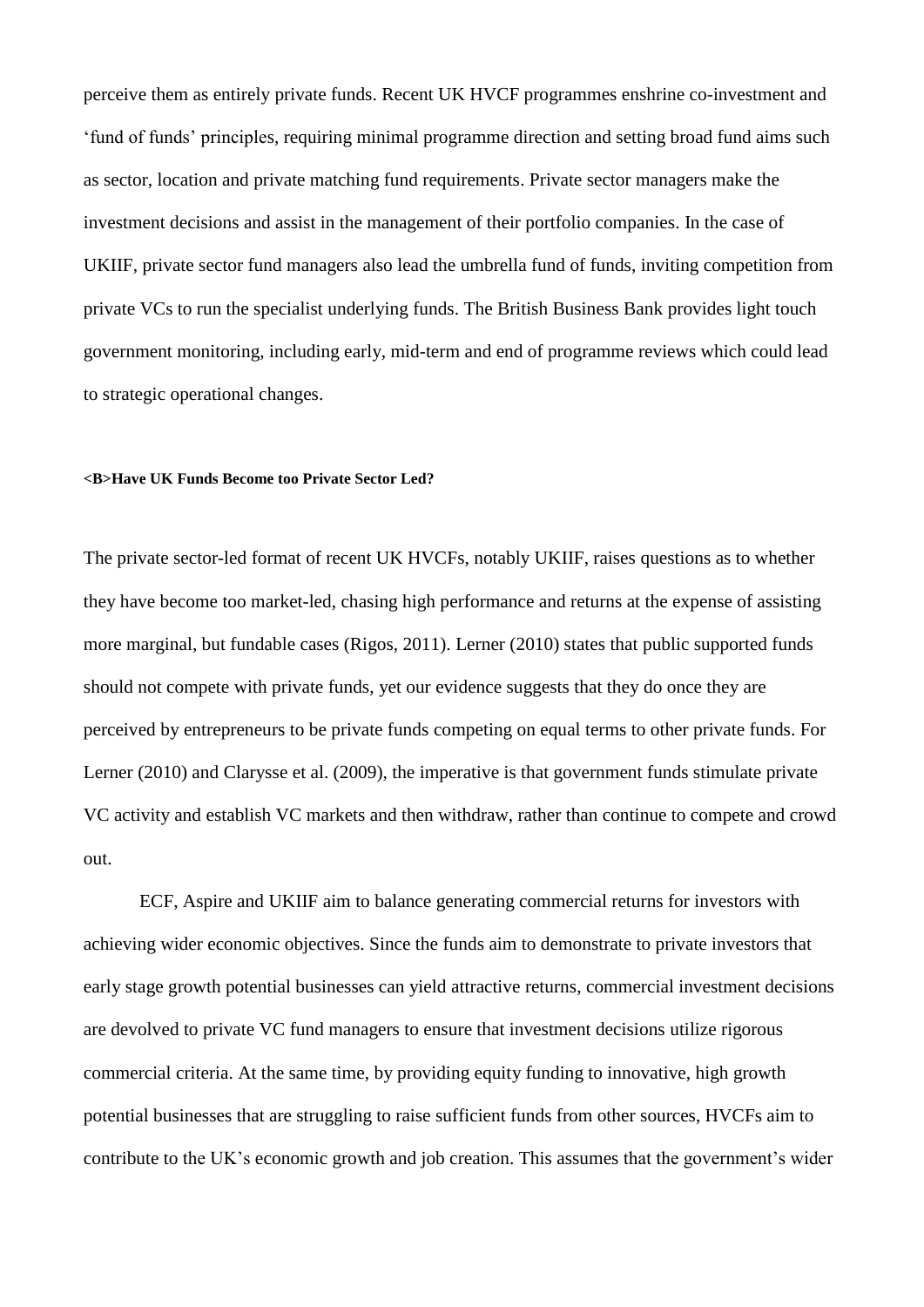economic goals can be achieved by first achieving the private fund managers' commercial objectives (Murray and Lingelbach, 2009).

Lerner also argues that HVCFs should not finance 'substandard firms' that cannot raise private capital. Defining 'substandard' is challenging because of the diverse range of investment propositions that fund managers are confronted with and the often subtle distinctions between them. For example, Oakey's (2003) model of funding viability and declining risk identifies 'immediately fundable' projects (hypothetically 10–20 per cent), a critical area of 'probably fundable' (hypothetically 10 per cent), 'probably un-fundable' (30 per cent) and 'clearly un-fundable' (50 per cent). He argues that from an economic development perspective public supported funds should be focusing on the 'probably fundable' only marginally more risky firms and developing them to a point where they would attract private sector VC.

Rigos (2011) argues that HVCFs addressing early stage equity gaps are assisting more risky and marginal business propositions and, therefore, should be expected to perform less well than their private VC counterparts operating at later stages. However, our surveyed UKIIF private fund managers' view strongly favoured delivering for their investors. These managers reported that it had been tough fund raising, particularly in 2009–2010, and that while the government funds were helpful, their main aim was to maintain a 'strong brand' and deliver high performance for their investors of 'at least two times investment return within eight years', with one respondent highlighting that 'we will out-perform other VCs, operating in the top quartile'.

It would seem that recent HVCF evolution has shifted towards greater emphasis on the 'immediately', rather than 'probably fundable' applicants. This suggests the existence of a potentially important proportion of early stage ventures which may struggle to get private funding but which could be successful with the right support. Arguably, these are what HVCFs should focus upon, rather than the best applications that are likely to obtain private funding anyway, in order to reduce the risk of crowding out private investors (Leleux and Surlemont, 2003).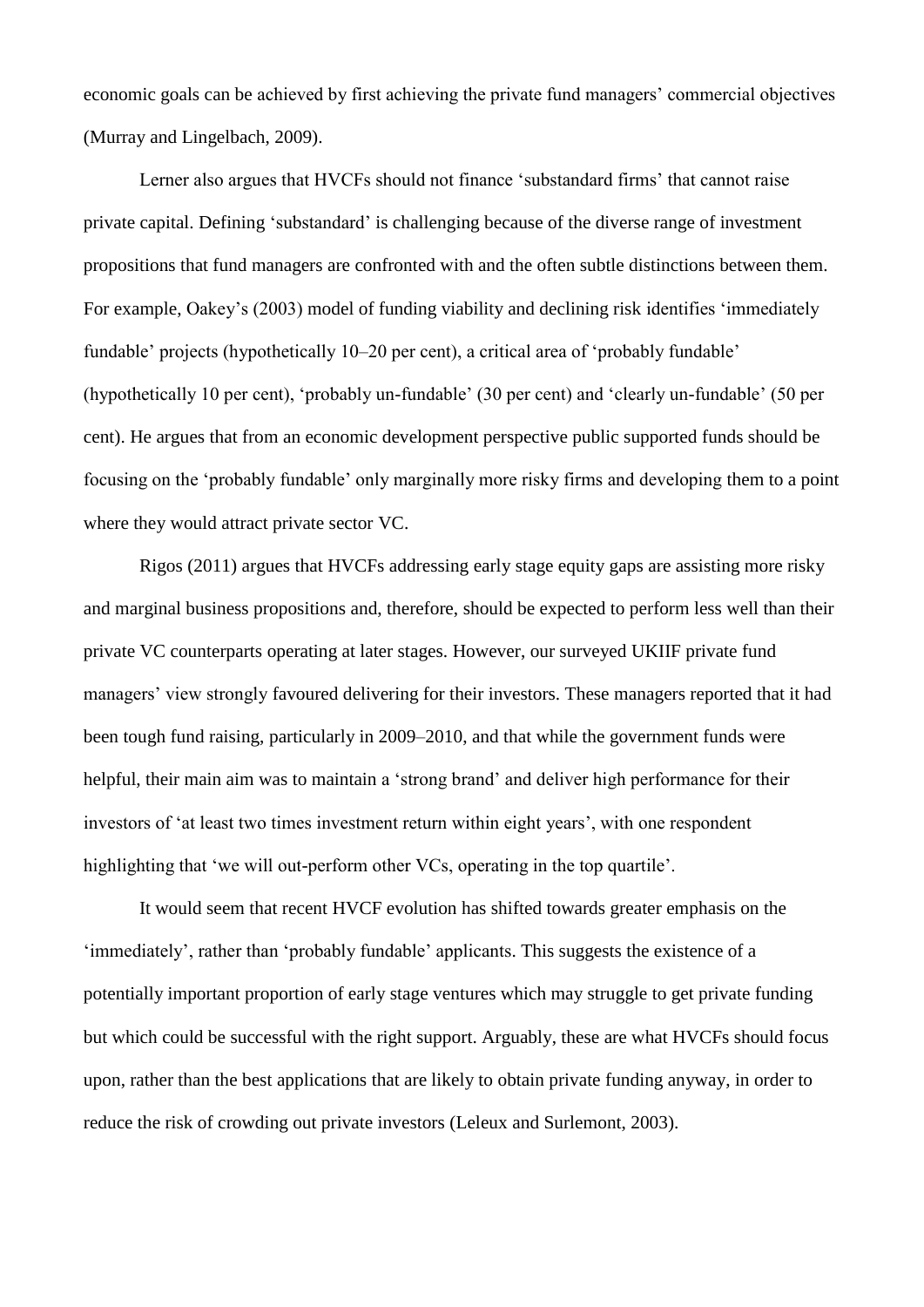#### **<B>Finance and Project Additionality**

Our surveyed HVCF recipients exhibited only moderate levels of financial additionality. More than two-thirds (69 per cent) of ECF and Aspire recipients believed they could have raised the required finance from elsewhere, while two-thirds of UKIIF recipients believed that they definitely would have raised alternative finance. However, many thought that alternative funding would have been more difficult to arrange and involve ceding greater equity share, particularly if it involved a business angel syndicate. Notably, several ECF and most UKIIF recipients mentioned other VC funds taking an interest, although they doubted that the terms and VC fit with their business would be as good. UKIIF recipients presented particularly strong business plans and managerial expertise, with globally innovative concepts and being fully prepared to cede ownership share for the business growth rewards that equity finance can deliver. These findings, therefore, also suggest that these latest HVCF programmes are supporting Oakey's (2003) 'immediately fundable' rather than more marginal 'probably fundable' businesses, particularly with UKIIF's dominant private sector ethos investing in only the very best projects in commercial terms.

## **<INSERT TABLES 8.3 AND 8.4 ABOUT HERE>**

Higher levels of project additionality were recorded (Table 8.3). Over two-thirds (69 per cent) of ECF and Aspire recipients indicated that their project would have been adversely affected in the absence of government funding; 31 per cent being slowed or reduced in scale and 38 per cent claiming inability to proceed in any format. Despite 15 out of 16 UKIIF recipients potentially being able to proceed without the funding, three quarters of projects were likely to have been scaled down or slowed down (Table 8.4). A crucial point was that UKIIF VC managers 'really understand the business and take a hands-on approach to driving the business forward.' While other funding might have been available, UKIFF VC managers were considered far less constraining on business development plans than business angels or corporate investors. Consequently, additionality arises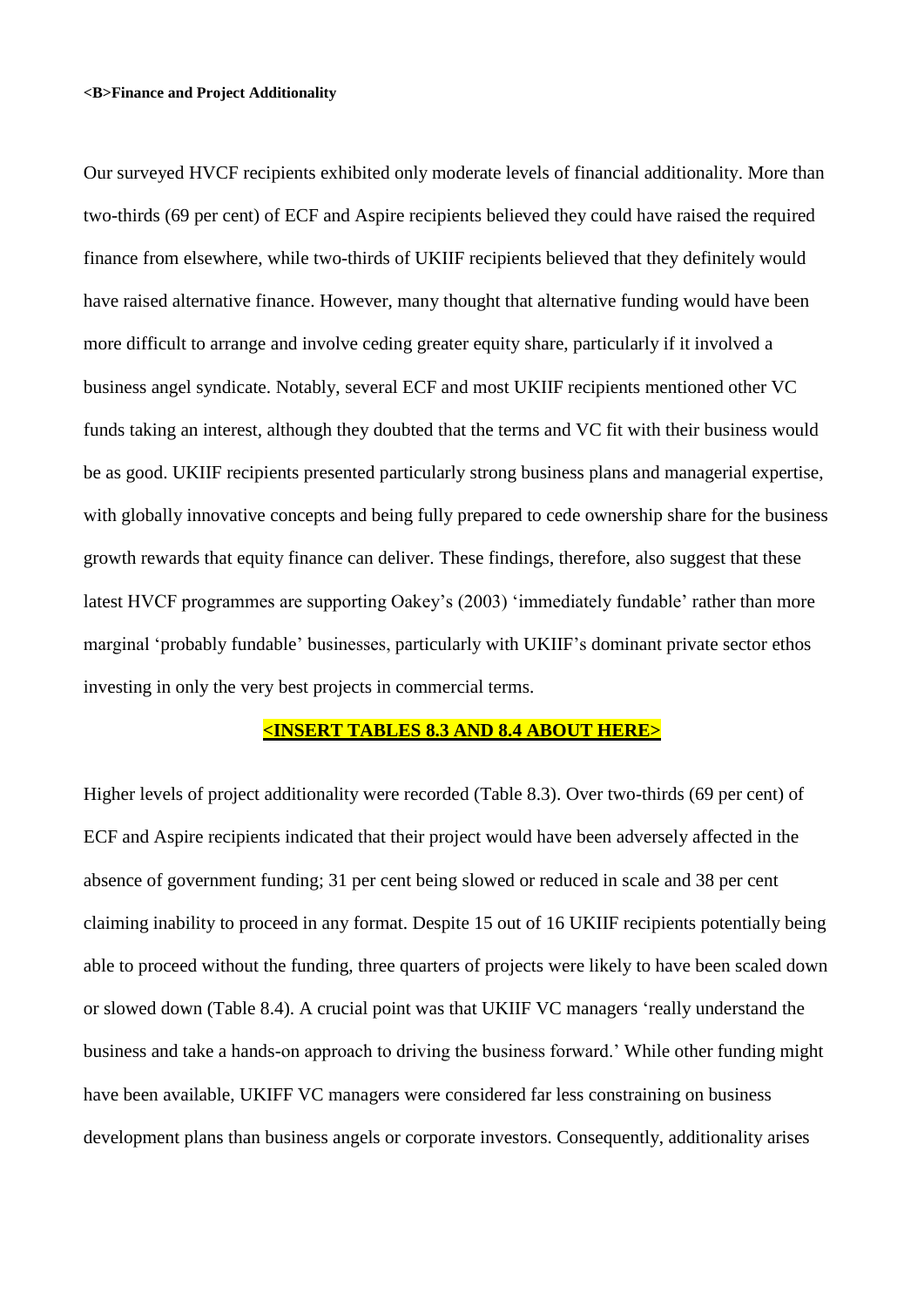mainly from the management of the HVCFs being better suited to the needs and investment timescales of recipient businesses.

## <A>'RECOGNIZE THE LONG LEAD TIMES ASSOCIATED WITH PUBLIC VENTURE INITIATIVES'

Lerner (2010) emphasizes addressing the long investment horizon requirements for some types of innovative SMEs and the need to play the long game, despite the pressure from politicians for quick results. There can be a mismatch between the time required to demonstrate investment performance, with failed investments more likely to be realized before investment successes, and the time given to HVCFs to provide evidence of success (Murray and Lingelbach, 2009).

Recent UK TBSF financing research found that while expected investment returns on IT and electronics R&D were typically within three years, bio/life sciences could take considerably longer (up to ten years in some cases) (North et al., 2013). A recent European VC study also found that the time taken for investments to mature via trade sale or IPO exits is typically taking longer than before the 2007 financial crisis (Axelson and Martinovic, 2012). In the UK this may be due to finance escalator failures to ensure a continuous flow of external finance during the R&D funding rounds (Mason et al., 2010; Gill, 2010). Not only is this problem compounded by the inability of some HVCFs to make follow-on investments (Rigos, 2011), but our research also found examples of delays due to the greater demands of later stage investors and technical hurdles to get trading approvals.

Our fund manager interviews found that lengthening investment horizons apply to the more recent HVCF programmes. Fund managers commented; 'investments are taking longer to mature as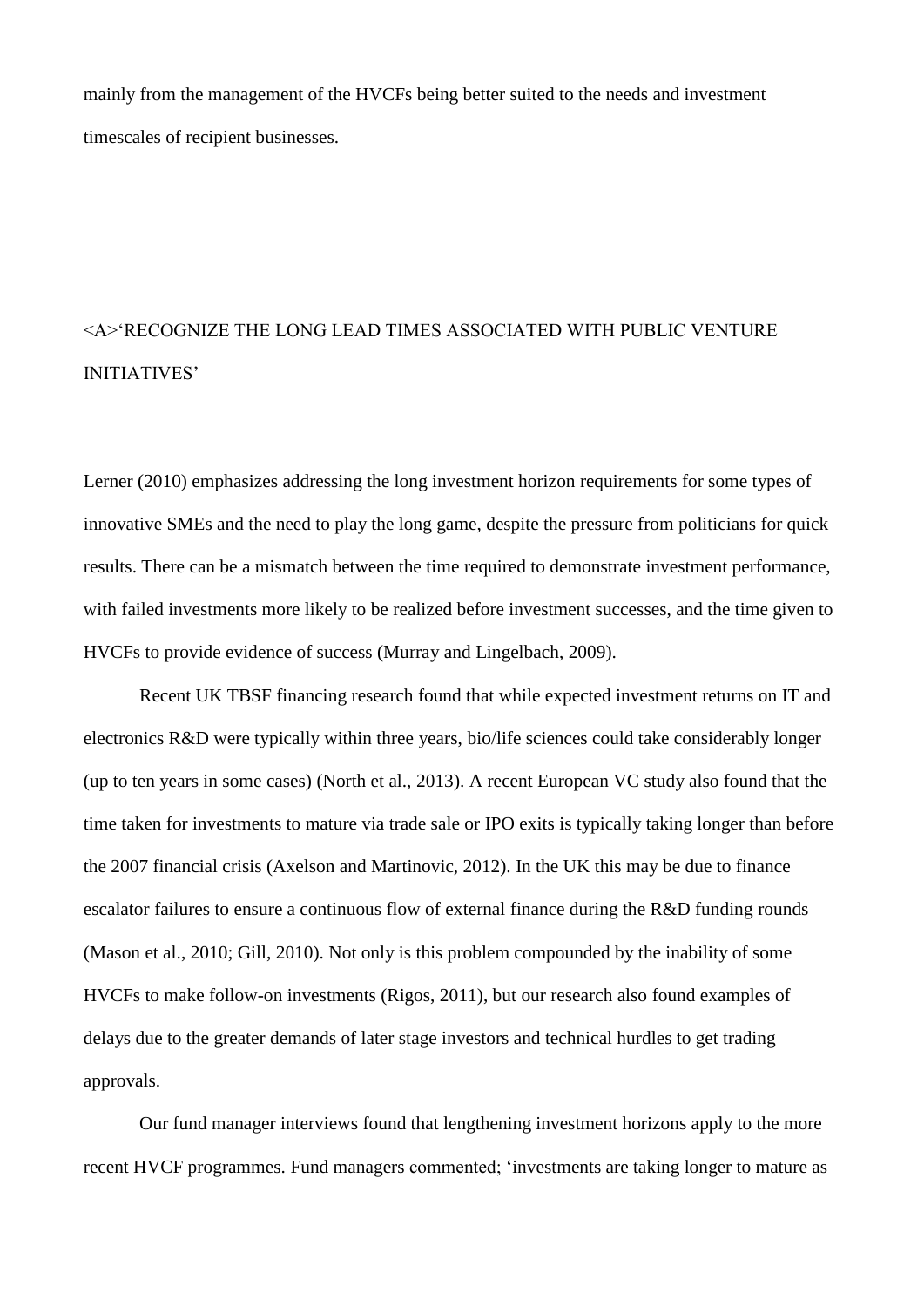exits are taking place further up the development cycle', and that 'client business managers are almost always over optimistic in their expectations'. In practice it takes between 18 months and three years for the benefits of investment to start to become evident, but often five years or more before the firm reaches profitability. Fund managers emphasized the need to spread investments and had little expectation of significant returns within the first five to seven years of the fund, with pareto principles applying; 'the key to the level of returns is how well the top 20‒30 per cent perform'.

#### **<B>Actual and Likely Impact on Business Performance**

The surveyed 32 recipient businesses managers expected the return on investment to take several years, typically presenting more optimistic growth forecasts than their fund managers. Our first round interviews were conducted within 12 months of receiving HVCF funding, when two thirds of recipients were still at the pre-trading stage. Funding was mainly used for R&D, IP, prototyping and patenting. For those already trading, improved sales and profitability were typically judged as at least 50 per cent attributable to the funding, but in one-fifth of cases growth had been slower than expected because of poorer market conditions than anticipated.

A follow-up survey in May 2013 sought clearer assessment of recipients' progress and funding impacts. This revealed three business closures, five trade sale exits and five still pre-trading. Although trade sales may include failing businesses strategically acquired at low valuations, particularly in recessionary times (Baldock et al., 2013), the indications were that these represented at least double the original investment. The follow-up survey in May 2013 demonstrated the beginnings of the expected growth trend from these potentially high growth businesses (Table 8.5). For 14 UKIIF businesses (excluding two trade sales), two years after their first round funding, annual median sales had reached £1.5m, with median employment increasing more than threefold to 35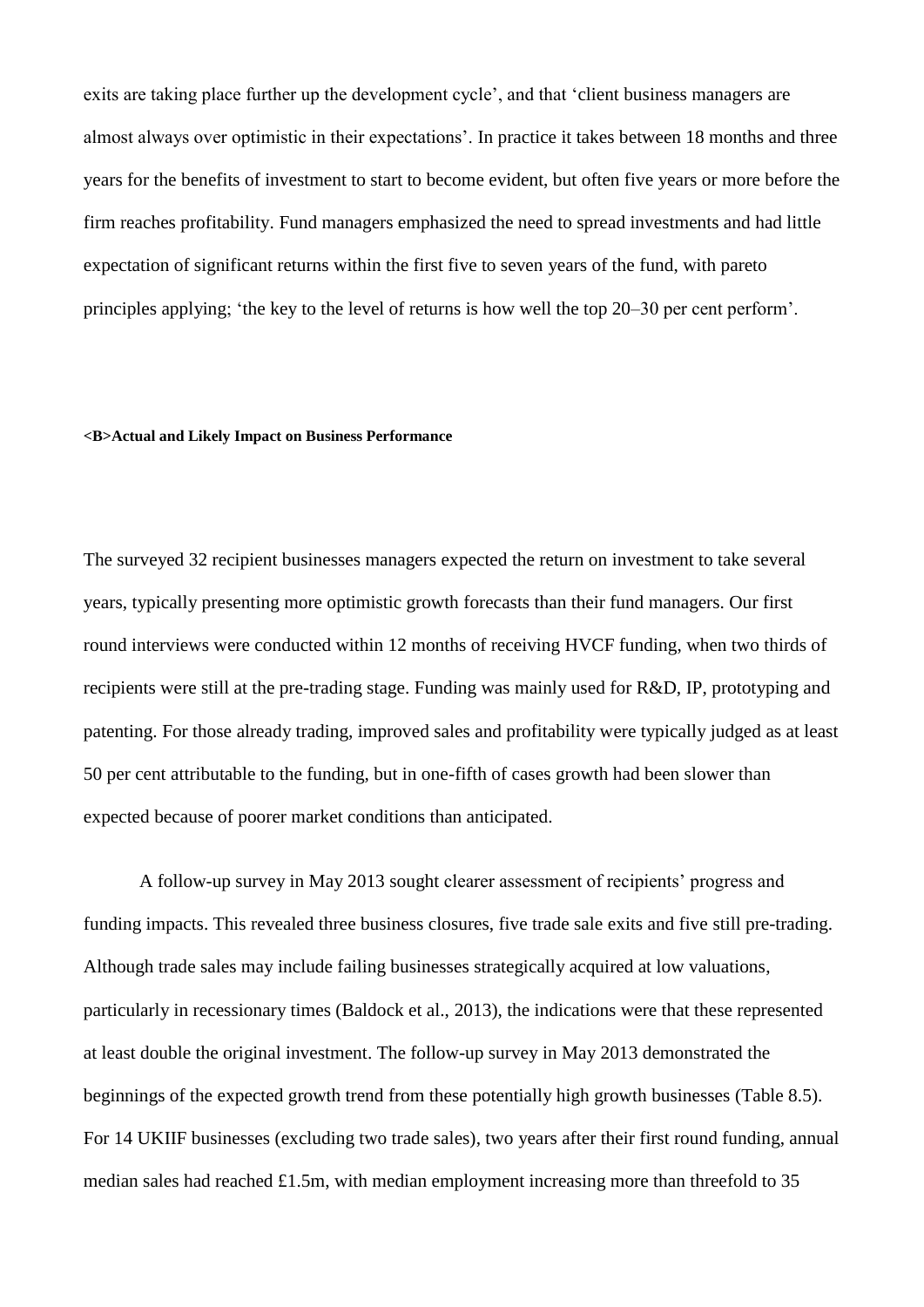employees. In the case of ten ECF/Aspire businesses (excluding three trade sales and three business failures) four years after initial funding, annual median sales had reached £380,000 with median employment increasing six fold to 26 employees. The re-surveyed businesses also forecast further exponential growth over the next year, with median annual sales turnover for UKIIF businesses doubling and more than trebling for ECF/Aspire businesses.

## **<INSERT TABLE 8.5 ABOUT HERE>**

However, aggregate growth performance shields a trend of underperformance which underscores the fund managers' concerns. Focusing on the 24 re-surveyed businesses, Table 8.6 exhibits a trend of worsening performance over time, with three-fifths of ECF/Aspire respondents indicating that they were behind schedule four years after initial funding and projecting a median time to exit of 6.5 years, 1.5 years beyond original forecasts. Contributory factors included delays in technical development, regulatory compliance, lack of customer acceptance, poorly performing markets and lack of follow-on finance.

This investment horizon elongation (Table 8.6) supports Lerner's view that HVCFs need to be flexible/adaptable to changing circumstances. Some re-surveyed business managers voiced concerns that the 10–12 year ECF life cycle might require an earlier exit than ideal, creating uncertainty and a sub-optimal value trade sale or IPO. Other evidence (Baldock et al., 2013) found that the IPO exit route had become more difficult since the onset of the GFC, adversely affecting the development momentum of some innovative SMEs. Trade sales were the preferred exit route for most surveyed businesses (Table 8.6).

## **<INSERT TABLE 8.6 ABOUT HERE>**

## <A>'AVOID INITIATIVES THAT ARE TOO LARGE OR TOO SMALL'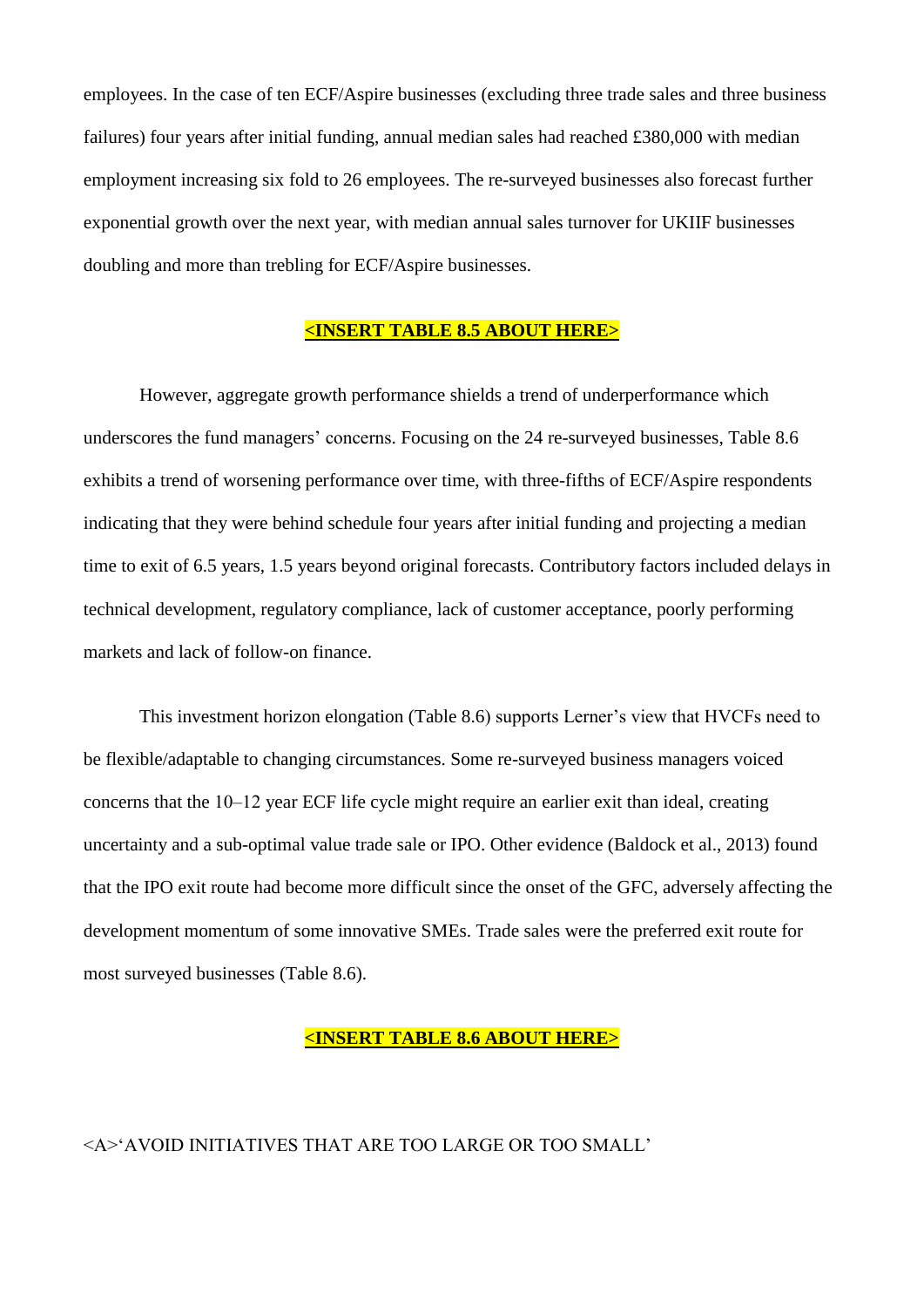Lerner (2010) contends that HVCFs require sufficient funding and scale for sustainability. Rigos (2011) recommends an ideal UK fund size of £50m operating over a ten year life cycle with global funds (e.g. UKIIF) requiring at least £150m. Similarly, the Technopolis (2011) review of funding models for stimulating innovative new companies in Europe recommends that HVCFs should be large ( $\geq 50$ m), never regionally focused (as this constrains deal flow and the benefits of specialization) and properly aligned to realistic commercial incentives. The UK government's shift from regional to national, and even to pan national HVCFs, illustrates this more recent focus on scale and size.

Lerner is also clear that programmes must not be too large, or extend beyond their required life range, having sufficient scale and size to establish a sustainable VC ecosystem, enabling future government withdrawal. He points to the success of Israel's Yozma funds in encouraging high levels of foreign co-investment and achieving fund cycle completion and privatization within ten years, suggesting that once the mechanisms are demonstrably in place government can withdraw (Clarysse et al., 2009). Essentially, balance in the scale and size of HVCFs is required. They must not be so large as to crowd out existing private VC activities nor outlast their period of usefulness.

#### **<B>Funding Leverage**

Scaling up HVCFs requires leveraging of matching private sector investment, achieved either through partnership and co-investment funding, or within the underlying fund's finance raising activities. UKIIF demonstrates the fund of funds model's scaling up potential: over and above the umbrella fund's £150m government finance input (Table 8.2), an additional  $20x<sup>7</sup>$  match funding was raised (e.g. from institutions, banks, family offices) including foreign investment.

Partnership funding is also important to developing a successful VC market. ECF, Aspire and UKIIF each adopted different models for leveraging additional finance for company portfolio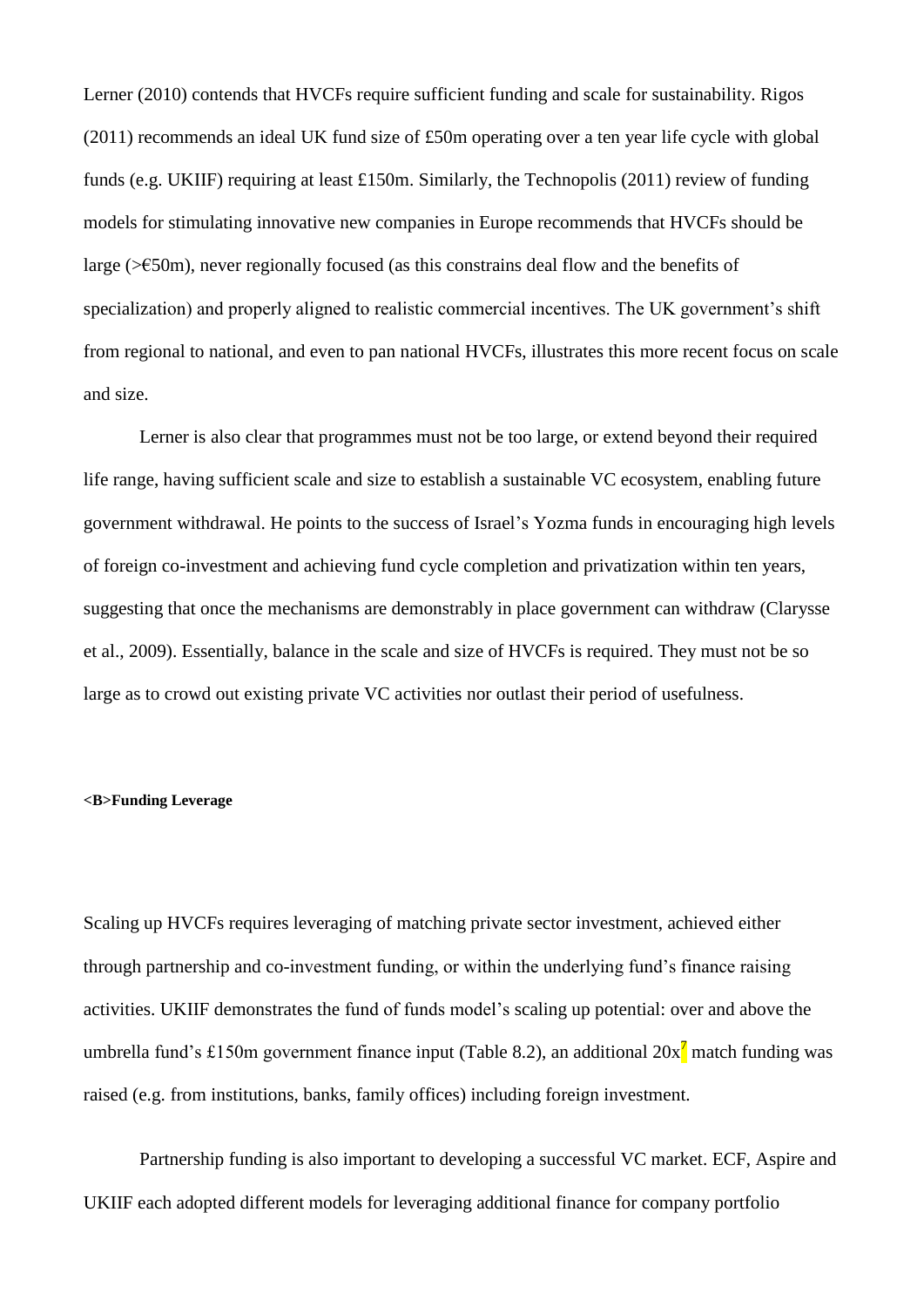investments. However, whether partnership funding is a programme requirement or not, it is widely adopted in early stage VC funding, being largely supported by both public and private VCs. Potential benefits include risk sharing, gaining key VC sector skills, opening up new and international market opportunities and presenting more viable exit cases (Hopp, 2010).

Typically, Aspire and ECF recipients sought additional finance at the outset. For example, for seven of the 12 ECF cases other funding followed (or was conditional upon) the ECF funding, including cases where business angel and bank loan finance was unlocked on completion of the deal, with £4.7m of ECF funding raising £7.9m from other sources within one year of the initial funding. UKIIF has no fund leveraging requirements, but with over four-fifths of investments in early stage R&D projects, other investors were often encouraged to prevent over exposure, strengthen human capital (e.g. by partnering VCs with particular market knowledge) and provide sufficient funds to develop the business. Several UKIIF lead investor funds recommended other private VCs as junior investors in the financing round, with these alliances contributing to a more robust business case for future investment rounds. At the time of the research UKIIF had invested almost £46m out of total project financing of £96m, with 55 per cent of additional finance (£25m) attributed as leveraged through UKIIF. Leveraged funds came from a variety of sources, including private VCs, business angels, banks and mezzanine funds.

#### **<B>Follow on Funding**

The NAO report (2009) highlighted that HVCFs require sufficient size to provide suitable follow-on funding. Our follow-on survey revealed four businesses experiencing lack of HVCF further finance with an innovative energy business CEO commenting: 'It is very tough with VCs backing off to later stage financing. Our early stage VC will not take us any further and we cannot raise sufficient funds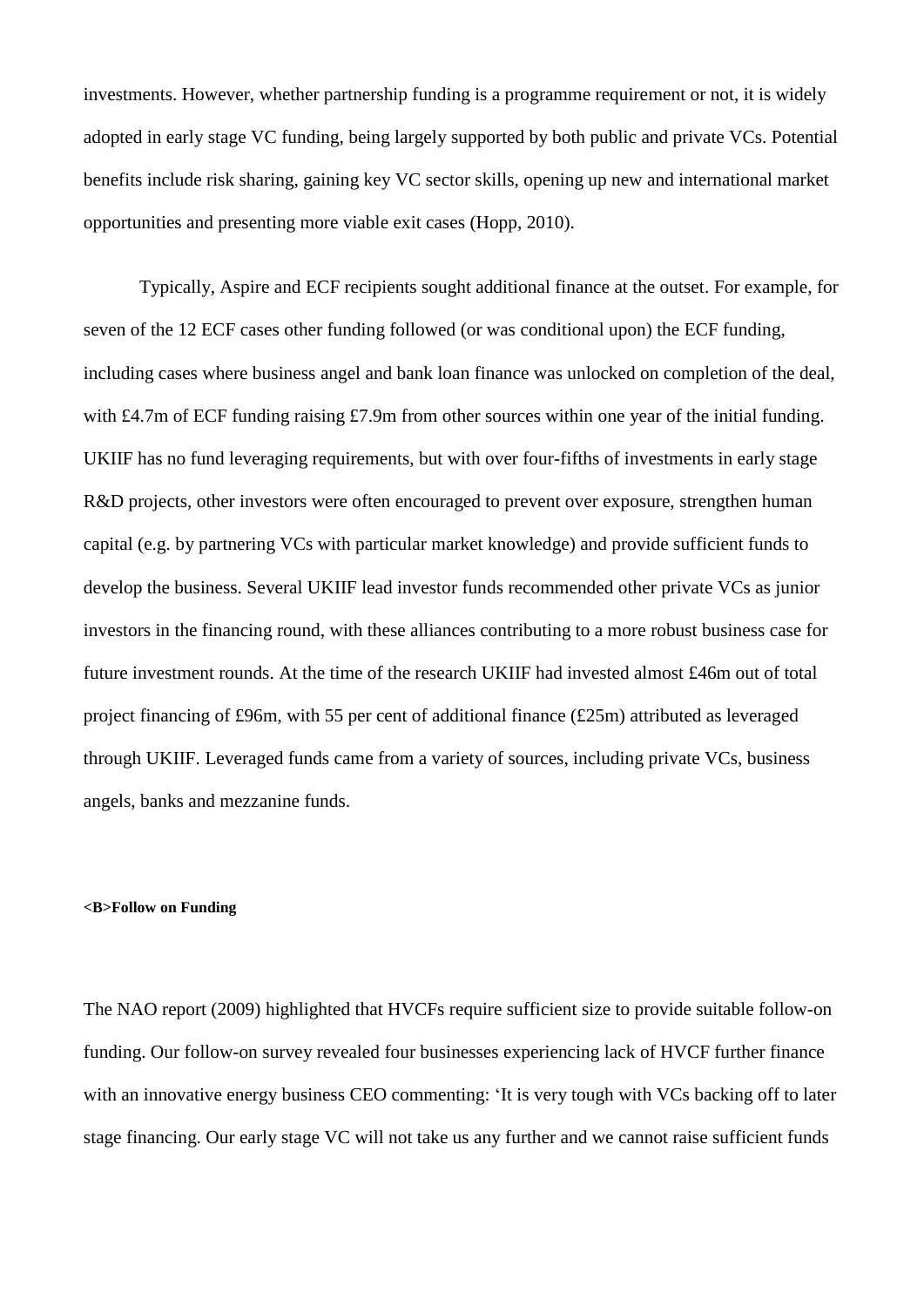from our HNW contacts. In the absence of any suitable government funding we will be forced to slow down development further.'

The follow-on survey also found that two fifths (9/24) required further funding within the next 18 months, ranging from £150,000 to £13.3m (median £3m), with the largest amounts required by life sciences and advanced manufacturing businesses. The suggestion was that the larger investments required for later stage global sales development would be sourced from private and institutional investors, but that failure to secure follow-on funds would result in premature trade sales and the potential loss of the business overseas.

Several business managers voiced concerns that their fund managers were operating purely from an investment return perspective: 'VCs are more interested in their fund performance than their portfolio companies, do not like diluting their share of equity with later stage private or institutional equity investment, and may force trade sales that the business does not really want.' This minority viewpoint raises serious questions about how public backed VCs should operate. Those UKIIF fund managers favouring early stage partnering with other private VCs to share risk were clear that they wanted lead investor status and to avoid interim funding round partnership dilution where possible until they were ready to exit.

## <A>'UNDERSTAND THE IMPORTANCE OF GLOBAL INTERCONNECTIONS'

Lerner (2010) advocates a global perspective in establishing HVCF programmes, attracting foreign investment and VC skills which can be transferred into improved local VC spin out activities over time, as well as encouraging portfolio businesses to establish a multinational presence. The key proviso is that investment into businesses seeks a realistic return within the country where the funds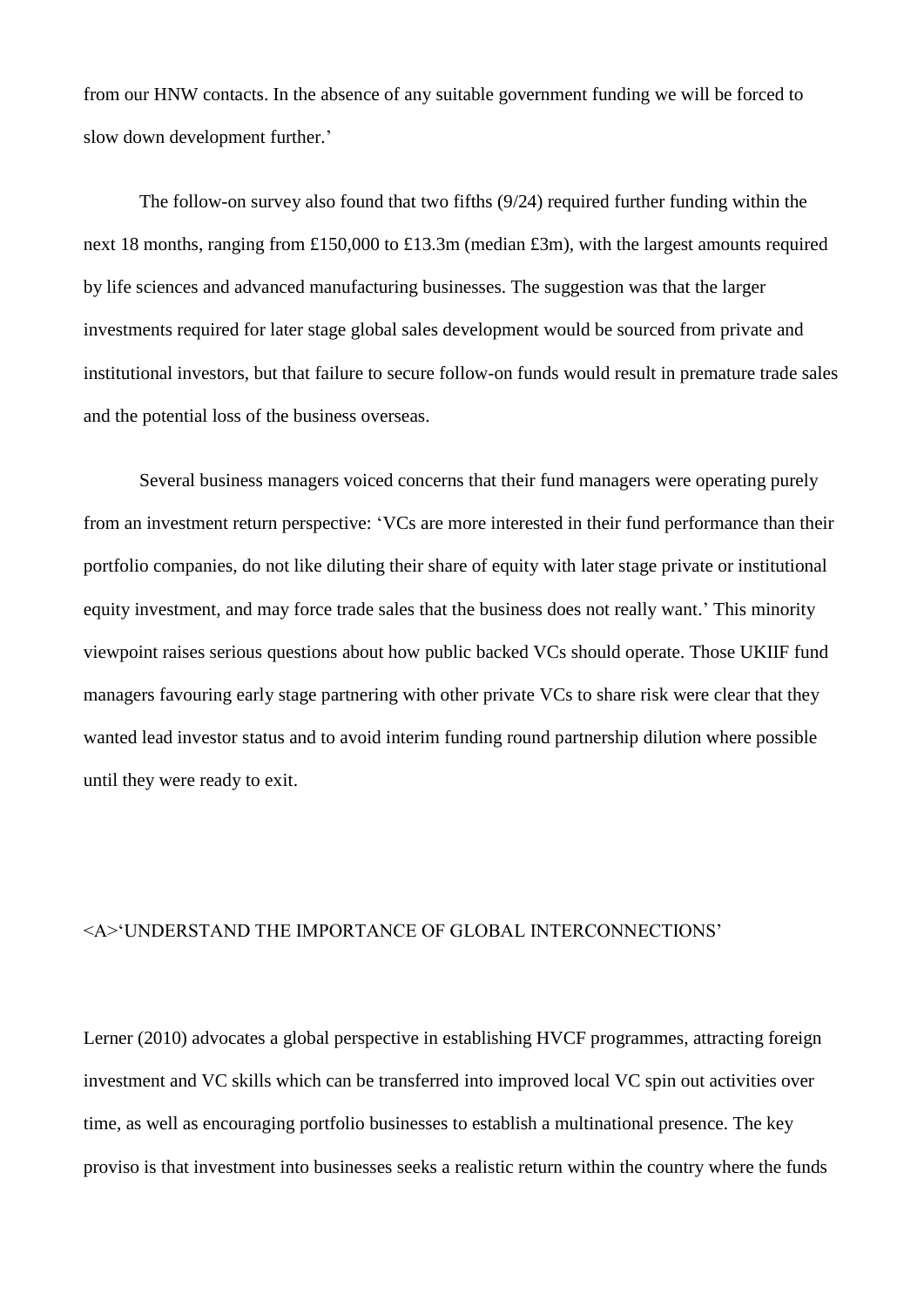are being established, creating a viable VC market and developing businesses which drive forward the national economy. UKIIF, which invests mainly into UK businesses but includes European private VC funds and can invest globally, embodies this philosophy.

UKIIF provides a government backed pan European funded programme at a size (£330m) that is comparable with successful US VC funds with a global reach which can assist the growth of leading edge, innovative high tech companies. Interviews with UKIIF's continental European fund managers clearly demonstrated that the programme was 'providing more emphasis to fund UK based companies', leading to matched foreign funding investment and high level experienced overseas fund manager participation with UK businesses. $\frac{8}{3}$ 

Around four-fifths of surveyed ECF/Aspire (12/16) and UKIIF (14/16) recipients reported trading overseas or planning on exporting, a far higher proportion than typical UK SMEs.<sup>9</sup> VC fund managers were often essential to their development, taking non-executive director (NED) roles or appointing specialists onto the board for guidance (e.g. in sales and marketing), providing considerable perceived added value to the performance of the business (Manigart and Wright, 2013; Clarysse et al., 2011). For the UKIIF recipients in particular, a crucial aspect was the VC's assistance in opening up overseas market opportunities (Lockett et al., 2008). In some cases, this was achieved with the fund managers providing guidance and expertise in finding prospective customers, undertaking international trade negotiations 'which could be complex and daunting in the case of prospective large overseas business customers' and in overcoming technical market barriers. For others HVCFs partnered with overseas private VCs specifically to help establish entry into overseas markets, notably in North American for several life science and digitech businesses.

Lerner's (2010) proposition that overseas companies be invested in and establish a presence within the host HVCF programme country is more contentious. ECF and Aspire were aimed specifically at UK owned and based businesses, the economic development argument being that these businesses will grow and generate long term jobs in the UK. A commonly highlighted problem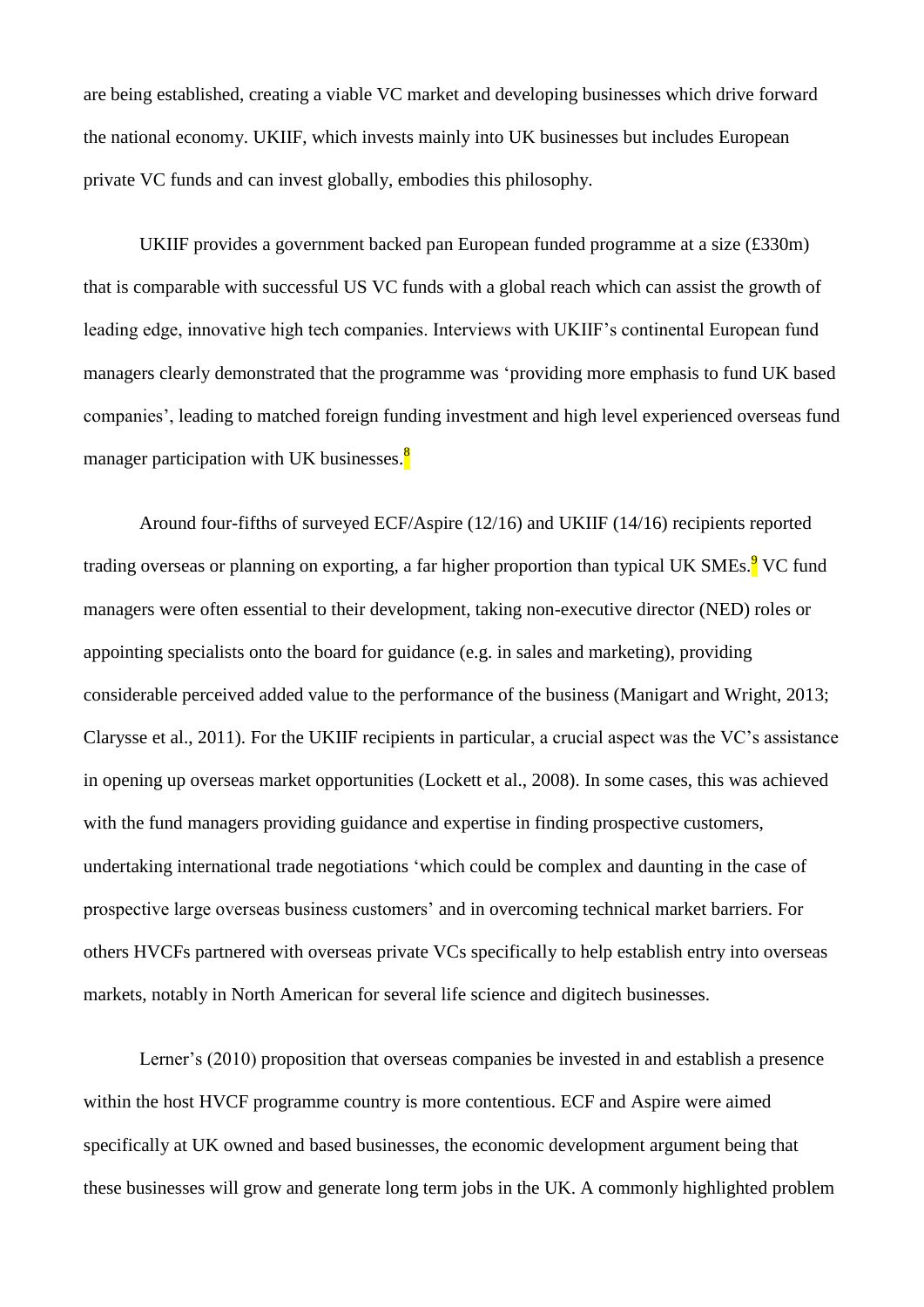(Rigos, 2011) is that many of the assisted businesses will eventually trade sale, most frequently being acquired by overseas companies with the resultant loss of jobs and IP to the UK. Lerner's counter argument, which is broadly supported by current UK government policy, suggests that it is better to host innovation and enjoy the benefits of trade sale wealth, reinvestments, continued activity of the associated successful UK-based serial entrepreneurs and other related spin-out activities, than to be too prescriptive on retaining a national presence for these businesses.<sup>10</sup>

Our follow-up survey indicates that the vast majority (four-fifths) of recipient businesses will seek trade sale exits which will most likely be to an overseas buyer. Five out of the 32 originally surveyed businesses have so far been acquired, all by overseas companies (4 US, 1 Israeli), but some have retained a UK R&D and sales office presence. There is also some evidence that the entrepreneurs that sold out, or failed, are remaining in the UK and establishing new businesses. It is also evident that some of UKIIF's overseas investments have UK links which have led to strategic growth acquisitions and investments being made into the UK, indirectly resulting in jobs growth and financial spillover impacts. In an increasingly global economy, Lerner's position, therefore, makes considerable sense, provided that the host country remains an attractive and competitive place to do business.

#### <A>CONCLUSIONS

In conclusion, UK government intervention for early stage equity finance is justified in addressing the finance gaps ranging from seed funding where there is insufficient business angel and grant funding at below £0.25m up to and possibly exceeding £5m for intensive R&D sectors.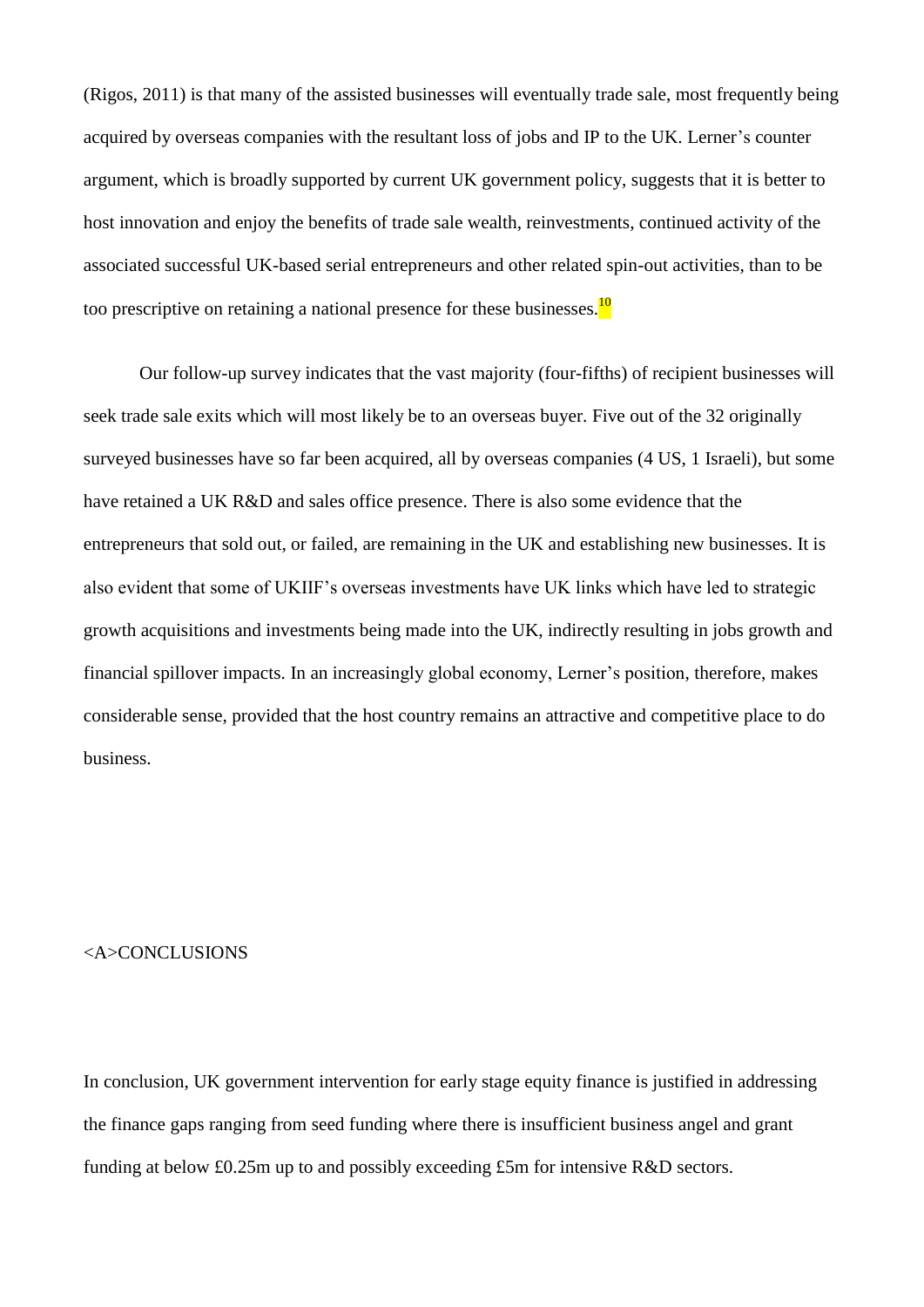Lerner's (2010) aim for HVCFs to catalyse the development of a sustainable private VC ecosystem appears highly appropriate for the UK. The British Business Bank is developing a new post GFC funding escalator involving the three HVCF programmes considered here alongside the Angel Co-investment Fund (£200k to £2m investment range) and Business Growth Fund<sup>11</sup> (£2m–  $£10m$ , both introduced in 2011. This requires a holistic approach (Hughes, 2009) to operate cohesively in overcoming finance escalator breakages and maximizing the synergies of government finance and related support programmes.

While UK programmes have evolved along the lines of Lerner's (2010) principles by letting the market lead, a critical question is whether the market driven, commercial private sector ethos is in danger of eclipsing the wider economic development rationale for public interventions in this area. Our evidence suggests that HVCF programmes should avoid cherry picking the 'immediately fundable' business projects that private VC managers prioritize, by focusing more on the 'probably fundable' in order to maximize wider economic benefits and minimize displacement.

It is critical that HVCFs have the timescale to match the extending investment horizons of highly innovative intensive R&D sectors and the associated technical and regulatory delays that lengthen exit horizons. Evidence suggests these business sector investments may well stretch beyond the 10–12 year lifespan of HVCFs, indicating the need for extended programme management, or transition to rollover or follow-on funds, to achieve optimal outcomes for funds and their portfolio businesses. HVCFs must also have the size and scale to achieve Lerner's ultimate sustainable legacy objective from investment returns and ongoing future private sector VC fund development, enabling strategic government withdrawal.

Finally, recent UK experience through the UKIIF endorses Lerner's view that in an increasingly global economic environment it is vital to encourage inward investment, collaborating with and encouraging the best VC funds to invest in the UK. However, a crucial remaining question which certainly merits further research is whether successful portfolio businesses will create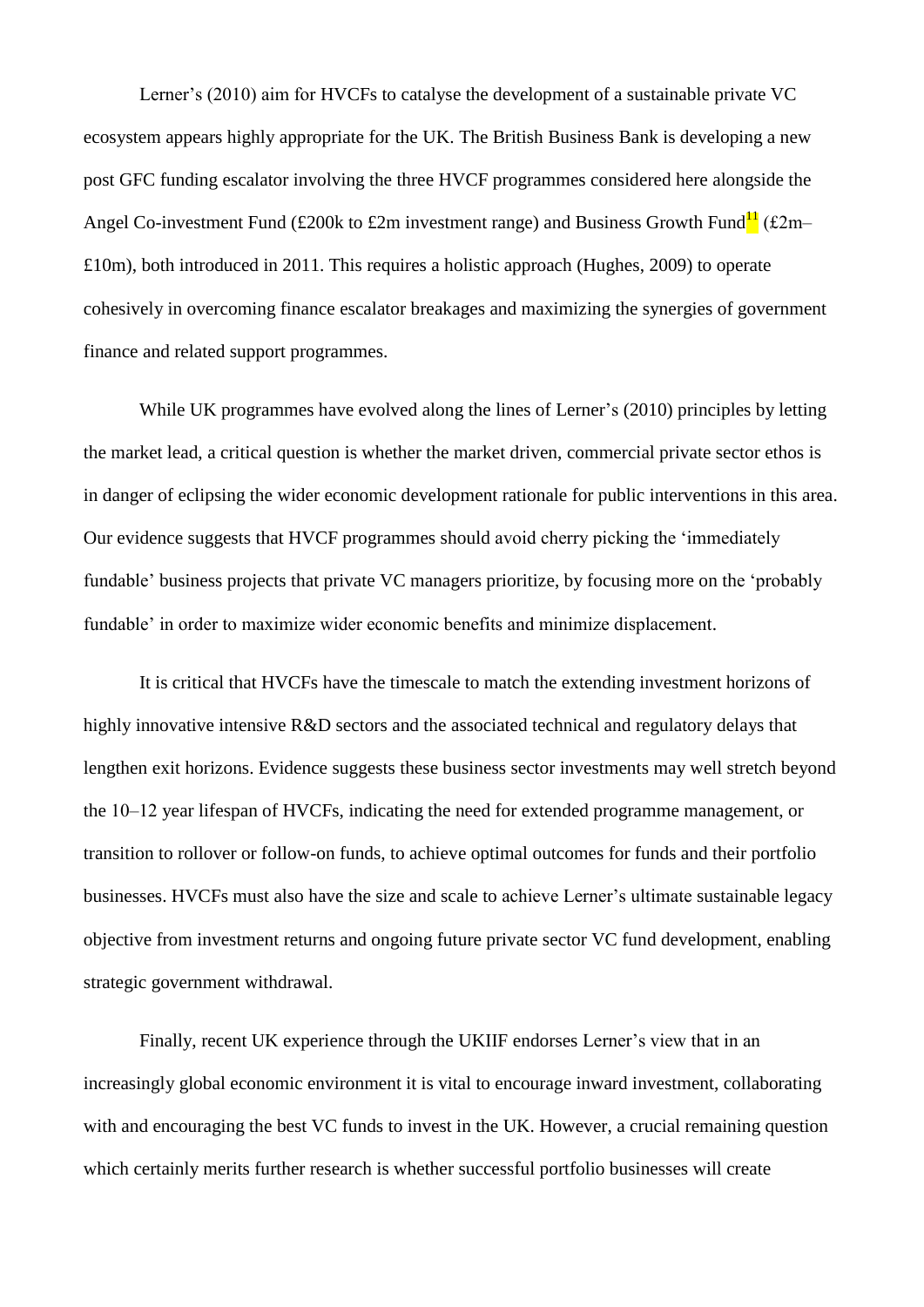sustainable jobs, investment and wealth creation within the UK economy rather than there being a leakage of these longer-term benefits.

## <A>ACKNOWLEDGEMENTS

The authors acknowledge the contribution of Adrian Lewis, a venture capital consultant, who undertook fund manager interviews. They also thank Daniel Van der Schans at the UK Department for Business Innovation and Skills (BIS) and project steering group members for their guidance. The findings and interpretations are those of the authors.

## <A>NOTES

1. Includes the Catalyst Fund which tops up multiple private funds to enable fund raising closure.

2. This model relies on a lead private investor finding potential investee businesses which they present to the fund manager who then decides whether to use the BIS funds to invest alongside the private investor based on an assessment of the latter's investment track record and the strength of the due diligence work undertaken.

3. Prior to the British Business Bank being formed in 2014, Capital for Enterprise Ltd (CfEL) was the UK government's body overseeing its equity programmes.

4. The EU state aid limit for the UK was subsequently raised in January 2014 from £2m to £5m.

5. Included the two umbrella funds not directly investing in companies.

6. Small Business Survey 2012 (BIS, 2013); Centre for Business Research (CBR, 2008); BDRC (BDRC Continental, 2010) Mid-cap finance survey.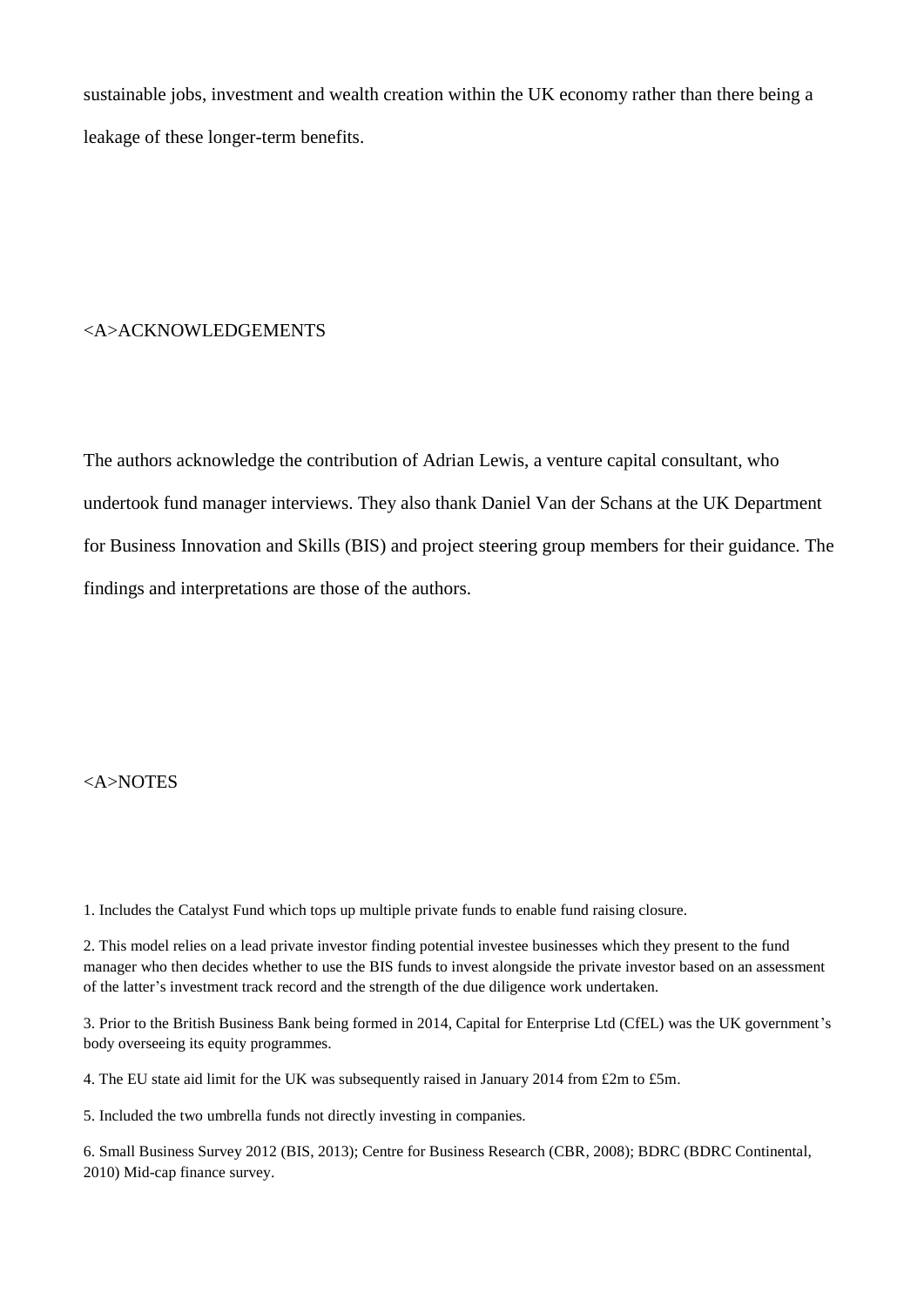7. Includes umbrella and underlying funds for which it is not possible to calculate the proportion of leveraged funds that would already have been committed.

8. Gilde Healthcare III fund, investing in the UK as well as across Europe and in the US, is managed by one of Netherland's most experienced VCs, established 1982.

9. The UK Small Business Survey 2012 (BIS, 2013) found that 19 per cent of SME employer businesses currently export.

10. While these arguments do apply to the UK, they are particularly relevant in the case of small economies such as New Zealand where the limited size of the equity and VC market combined with the limited size of the technological community can lead to successful TBSFs having to relocate abroad to develop further (Deakins et al., 2015).

11. Qualifying businesses are required to have £5m annual sales turnover. This is a private fund, established through the UK Government's Business Finance Task Force, backed by five UK banks (Barclays, HSBC, Lloyds, Royal Bank of Scotland and Standard Chartered) to provide growth funding.

## <A>REFERENCES

Axelson, U. and Martinovic, M. (2012), *European Venture Capital: Myths and Facts*, Report to the British Venture Capital Association, London: British Venture Capital Association.

Baldock, R., North, D., Supri, S., Macaulay, P. and Rushton, C. (2013), *Investigation into the motivations behind the listing decisions of UK companies*, CEEDR Report for the Department for Business Innovation and Skills, March 2013, London: CEEDR.

Bank of England (1996), *The Financing of Technology-based Small Firms*, London: Domestic Finance Division, Bank of England.

Bank of England (2001), *The Financing of Technology-based Small Firms*, London: Domestic Finance Division, Bank of England.

BDRC Continental (2010), *Results from the 2010 Finance Survey of Mid-cap Businesses*, Report to the Department for Business Innovation and Skills, URN10/P108, London: Department for Business Innovation and Skills.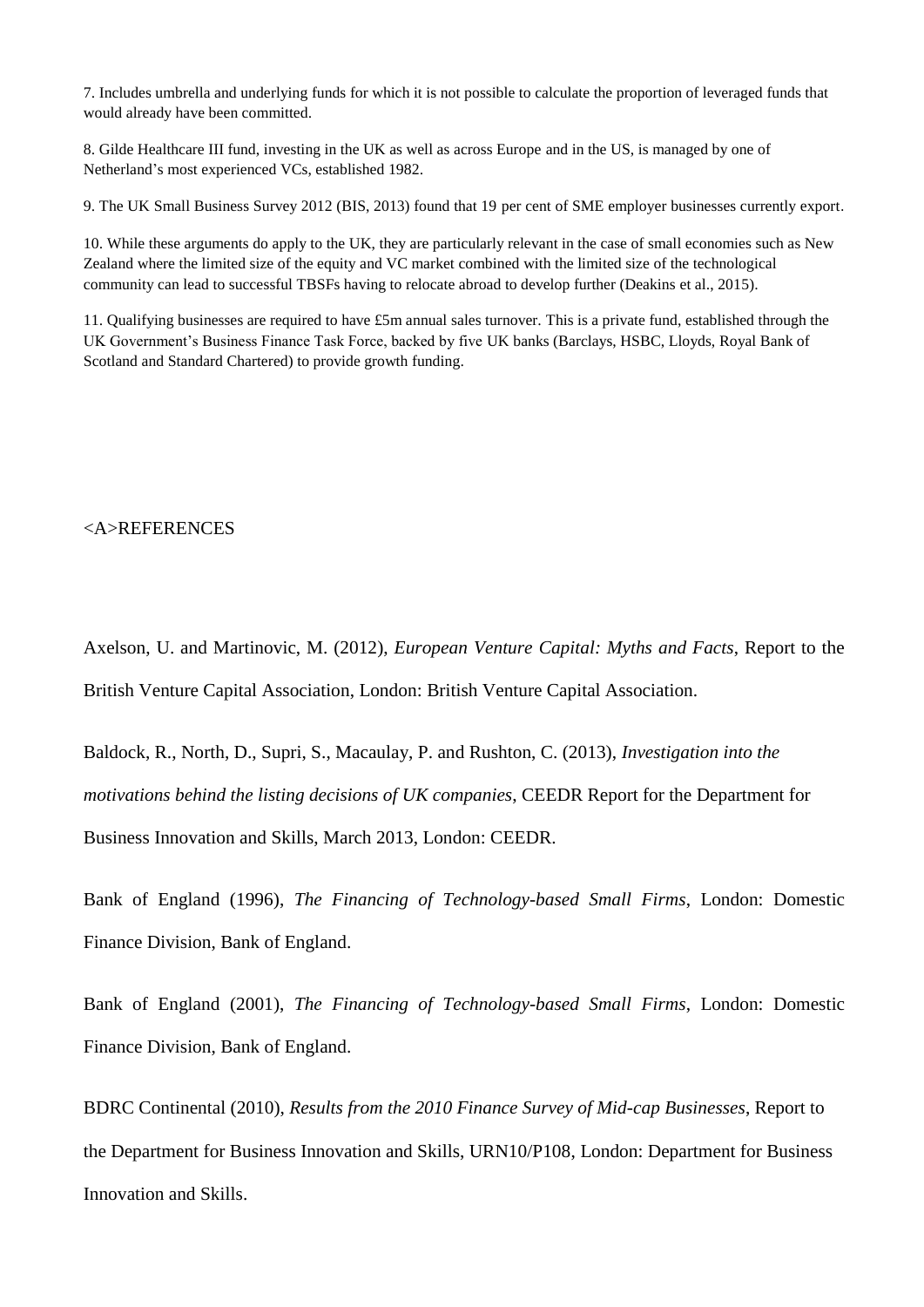BIS (2013), *Small Business Survey 2012: SME Employers*, Report by BMG Research to the Department for Business Innovation and Skills, April 2013, London: Department for Business Innovation and Skills.

BVCA (2013), *BVCA Private Equity and Venture Capital Report on Investment Activity 2012*, Report by the British Venture Capital Association, London: British Venture Capital Association.

CBR (2008), *Financing UK Small and Medium sized Enterprises: the 2007 Survey*, Cambridge: Centre for Business Research, University of Cambridge.

CEEDR (2012), *Early Assessment of the UK Innovation Investment Fund*, Report for the Department for Business Innovation and Skills, May 2012, London: CEEDR.

CfEL (2012), *Overview of Publicly backed Venture Capital and Loan Funds in the UK*, Capital for Enterprise Ltd, January 2012, London: CfEL.

CfEL (2013), *Survey of Fund Managers, Capital for Enterprise Ltd: 2013*, London: CfEL*.*

Clarysse, B., Bruneel, J. and Wright, M. (2011), 'Explaining growth paths of young technologybased firms: structuring resource portfolios in different competitive environments', *Strategic Entrepreneurship Journal*, **5** (2): 137‒157.

Clarysse, B., Knockaert, M. and Wright, M. (2009), *Benchmarking UK Venture Capital to the US and Israel: What Lessons can be Learned?*, British Venture Capital Association (online), May 2009.

Cowling, M., Liu, W. and Ledger, A. (2012), 'Small business financing in the UK before and during the current financial crisis', *International Small Business Journal*, **30** (7): 778‒800.

Deakins, D., North, D., and Bensemann, J. (2015), 'Paradise lost? The case of technology-based small firms in New Zealand in the post-global financial crisis economic environment', *Venture Capital*, **17** (1-2): 129-150.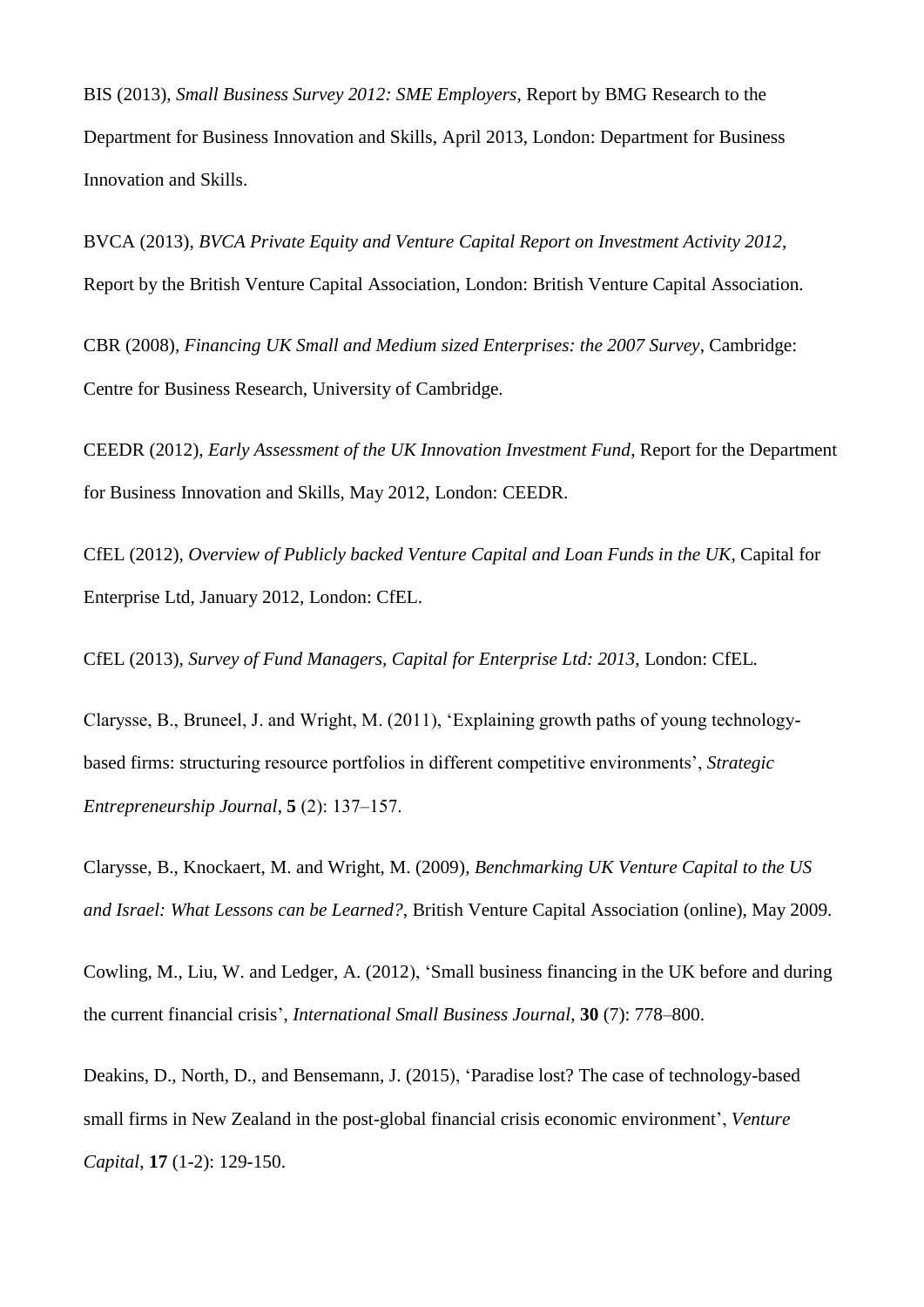Fraser, S. (2009), *Small Firms in the Credit Crisis, Evidence from the UK Survey of SME Finances*, Coventry: Warwick Business School, University of Warwick.

Gill, D. (2010), 'Collapse of the Funding Escalator'*,* presentation to the Institute for Manufacturing, St John's Innovation Centre, Cambridge, 24 June 2010.

Gompers, P., Kovner, A., Lerner, J. and Scharfstein, D. (2010), 'Performance persistence in entrepreneurship', *Journal of Financial Economics*, **96** (1): 18‒34.

Harrison, R., Don, G., Johnston, G.K. and Greig, M. (2010), 'The early-stage risk capital market in Scotland since 2000: issues of scale, characteristics and market efficiency', *Venture Capital*, **12** (3): 211‒239.

HM Treasury (2003), *Bridging the Finance Gap: Next Steps in Improving Access to Growth Capital for Small Businesses*, London: HMSO.

Hopp, C. (2010), 'When do venture capitalists collaborate? Evidence on the driving forces of venture capital syndication', *Journal of Small Business Economics*, **35** (4): 417‒431.

Hsu, D. (2004), 'What do entrepreneurs pay for venture capital affiliation?' *The Journal of Finance*, **59** (4): 1805‒1844.

Hughes, A. (2009), 'Hunting the Snark: some reflections on the UK support for the small business sector', *Innovation, Management, Policy and Practice*, **11** (1): 114–126.

Leleux, B. and Surlemont, B. (2003), 'Public versus private venture capital: seeding or crowding out? A pan-European analysis', *Journal of Business Venturing*, **18** (1): 81–104.

Lerner, J. (2009), *Boulevard of Broken Dreams: Why Public Efforts to Boost Entrepreneurship and Venture Capital have Failed – and what to do about it*, Princeton: Princeton University Press.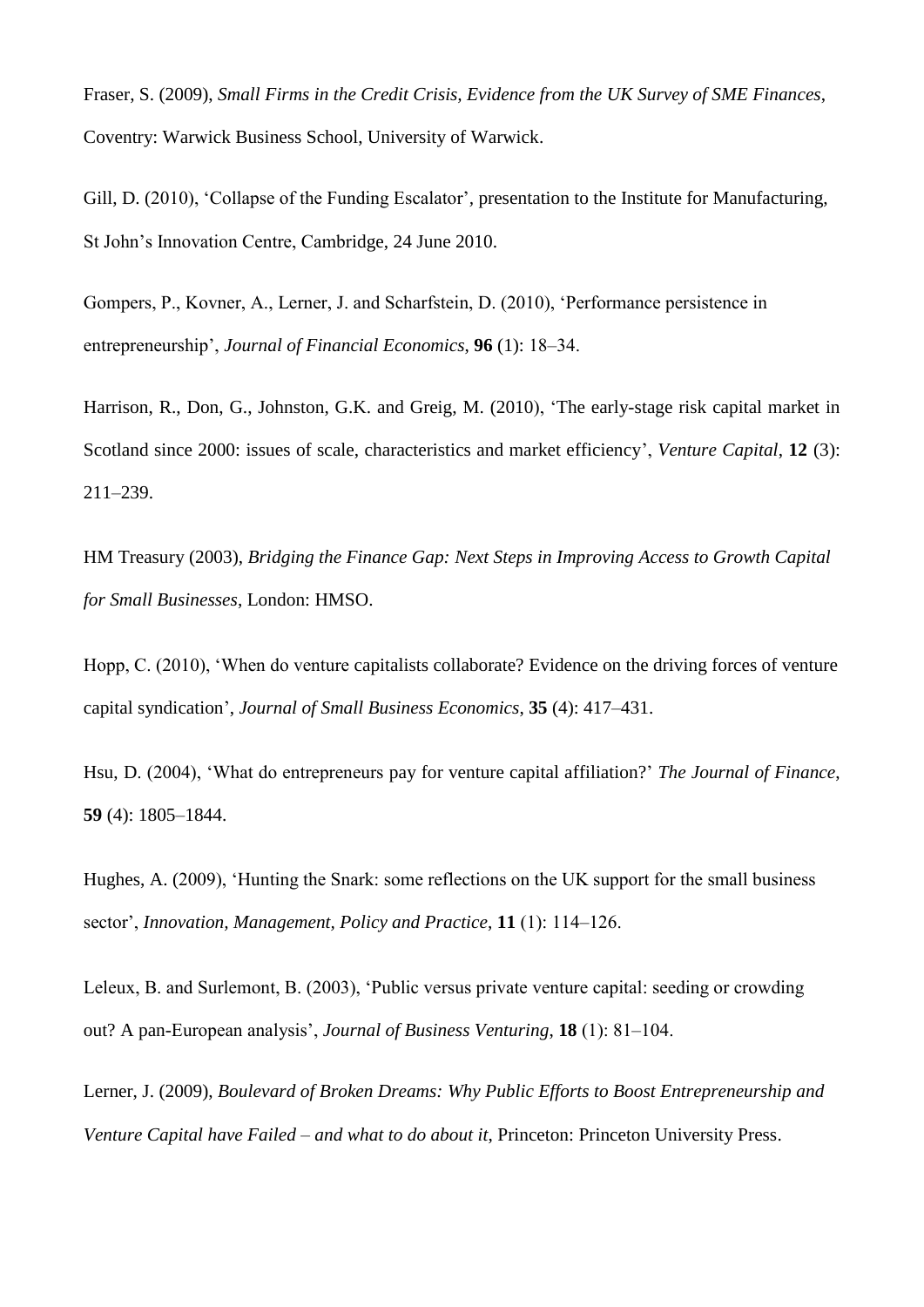Lerner, J. (2010), 'The future of public efforts to boost entrepreneurship and venture capital', *Small Business Economics*, **35** (3): 255–264.

Lerner, J., Moore, D. and Shepherd, S. (2005), *A Study of New Zealand's Venture Capital Market and Implications for Public Policy*, Report to the Ministry of Research Science and Technology, Auckland: LECG.

Lockett, A., Wright, M., Burrows, A., Scholes, L. and Paton, D. (2008), 'The export intensity of venture capital backed companies', *Small Business Economics*, **31** (1): 39–58.

Macmillan, H.P. (1931), *Committee on Finance and Industry Report*, The Macmillan Report, July.

MacMillan, I.C., Kulow, D.M. and Khoylian, C. (1989), 'Venture capitalist's involvement in their investments: extent and performance', *Journal of Business Venturing*, **4** (1): 27–47.

Manigart, S. and Wright, M. (2013), 'Reassessing the relationships between private equity investors and their portfolio companies', *Small Business Economics*, **40** (3): 479–492.

Mason, C.M. and Baldock, R. (2014), 'Government intervention in the entrepreneurial finance market: the case of the UK's Angel Co-Fund', Paper presented at the Institute for Small Business and Entrepreneurship Conference, Manchester, 5–6 November.

Mason, C.M. and Harrison, R. (2003), 'Closing the regional equity gap? A critique of the Department of Trade and Industry's Regional Venture Capital Funds Initiative', *Regional Studies*, **37**  $(8): 855 - 868.$ 

Mason, C.M. and Kwok, K. (2010), 'Investment readiness programmes and access to finance: a critical review of design issues', *Local Economy*, 25 (4): 269–292.

Mason, C.M., Jones, L. and Wells, S. (2010), *The City's Role in Providing for Public Equity Financing Needs of UK SMEs*, Report to the City of London.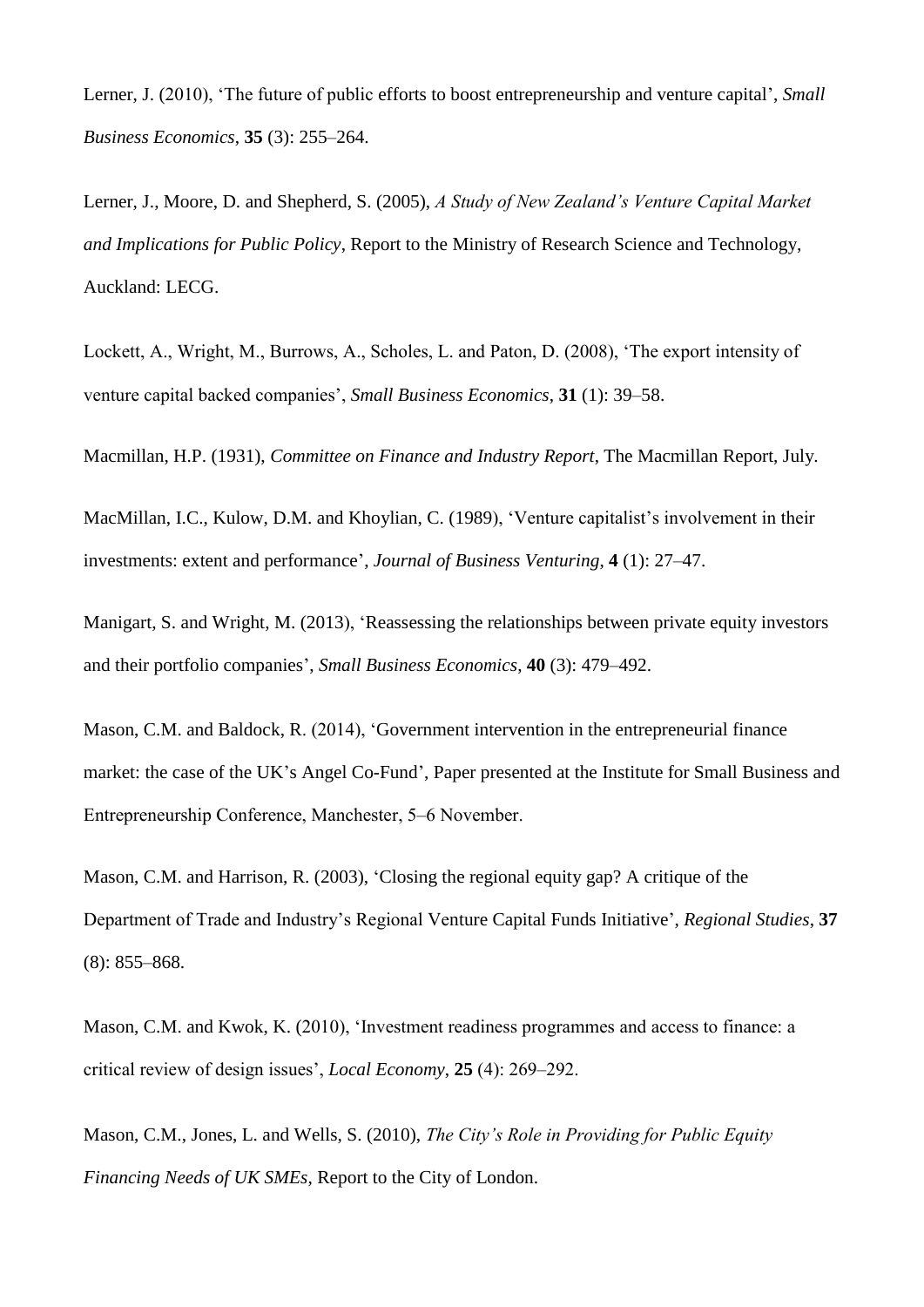Murray, G. (1999), 'Early-stage venture capital funds, scale economies and public support', *Venture Capital*, **4** (1): 351‒384.

Murray, G. (2007), 'Venture capital and government policy', in H. Landstrom (ed.), *Handbook of Research on Venture Capital*, Cheltenham, UK and Northampton, MA, USA: Edward Elgar Publishing, pp.  $113-151$ .

Murray, G. and Lingelbach, D. (2009), *Twelve Meditations on Venture Capital*, University of Exeter Business School, Paper No. 09/06, September 2009.

NAO (2009), *Venture Capital Support to Small Businesses*, Report of the National Audit Office to the House of Commons, 23rd Session, 2009–2010, London: NAO.

NESTA (2009), *From Funding Gaps to Thin Markets: UK Government Support for Early-Stage Venture Capital*, Research Report with British Venture Capital Association (BVCA), September 2009, London: NESTA.

North, D., Baldock, R. and Ullah, F. (2013), 'Funding the growth of UK technology-based small firms since the financial crash: are there breakages in the finance escalator?', *Venture Capital*, **15** (3): 237‒260.

North, D., Baldock, R., Ekanem, I. and Lewis, A. (2010), *Early Assessment of the Impact of BIS Equity Fund Initiatives*, CEEDR Report for the Department for Business Innovation and Skills, July 2010, London: CEEDR.

Oakey, R.P. (2003), 'Funding innovation and growth in UK new technology-based firms: some observations on contributions from the public and private sectors', *Venture Capital*, **5** (2): 161‒180.

Oakey, R.P. (2007), 'A commentary on gaps in funding for moderate "non-stellar" growth small businesses in the United Kingdom', *Venture Capital*, **9** (3): 223–235.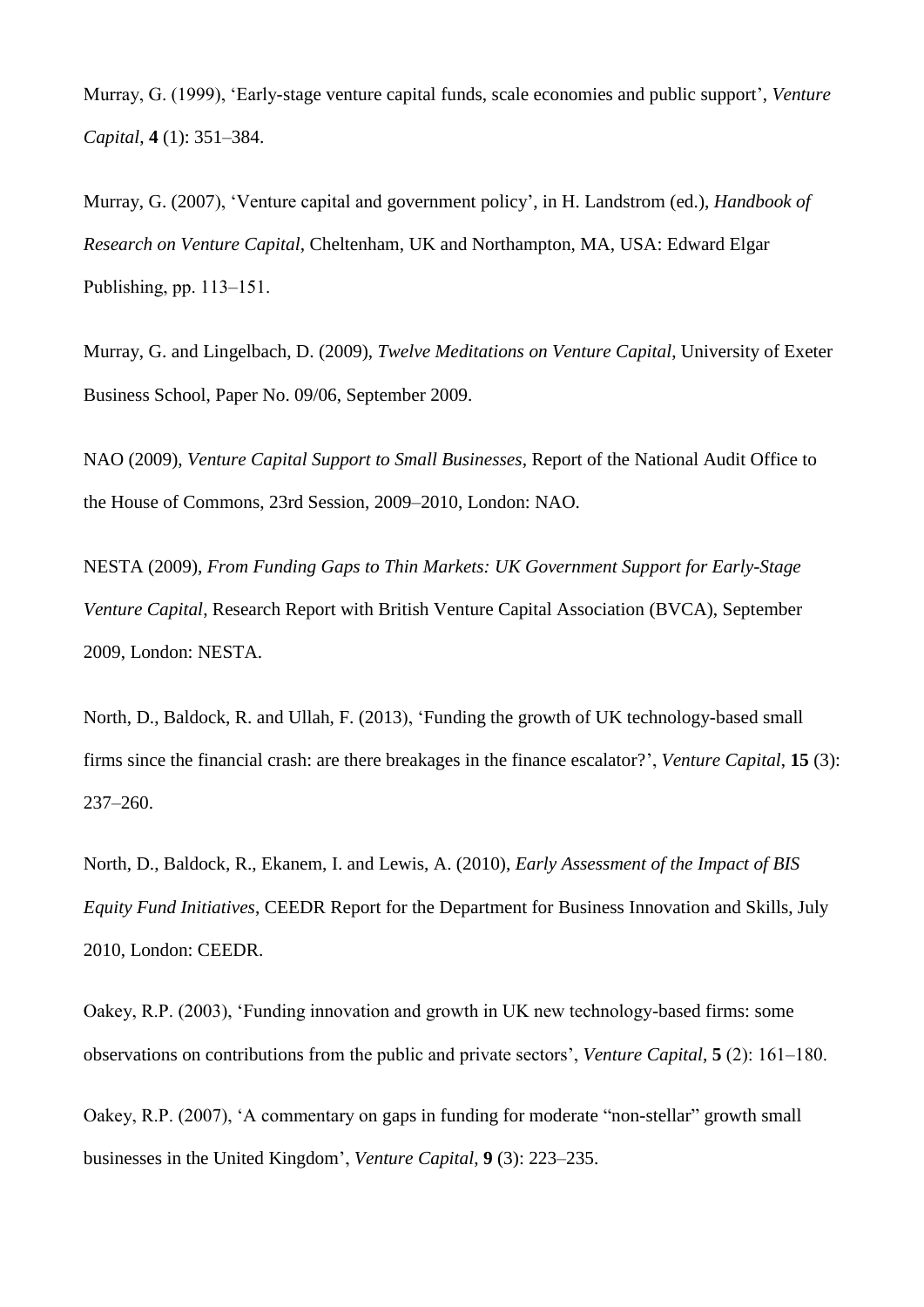Pierrakis, Y. (2010), *Venture Capital: Now and After the Dotcom Crash*, NESTA Research Report, July 2010, London: NESTA.

Pierrakis, Y. and Mason, C.M. (2008), *Shifting Sands: the Changing Nature of the Early Stage Venture Capital Market in the UK*, NESTA Research Report, September 2008, London: NESTA.

Reynolds, P.D, Hay, M., Bygrave, W.D., Camp, S.M. and Autio, E. (2000), *Global Entrepreneurship Monitor 2000 Executive Report*, Kauffman Centre for Entrepreneurial Leadership, Babson Park MA: Babson College.

Rigos, S. (2011), *The UK equity gap: Why is there no Facebook or Google in the UK?*, Policy Paper for the Greater London Authority (GLA), London: GLA.

Rowlands, C. (2009), *The Provision of Growth Capital to Small and Medium Sized Enterprises*, Report for the Department for Business, Innovation and Skills, London: BIS.

Siegel, D.S, Westhead, P. and Wright, M. (2003), 'Science parks and the performance of new technology-based firms: a review of recent UK evidence and an agenda for future research', *Small Business Economics*, **20** (2): 177‒184.

SQW Consulting (2009), *The Supply of Equity Finance to SMEs: Revisiting the Equity Gap*, Report to the Department for Business Innovation and Skills, Cambridge: SQW Consulting.

Technopolis (2011), *The Role of Different Funding Models in Stimulating the Creation of Innovative New Companies: What is the most appropriate model for Europe?*, Final Report to the European Research Area Board, October 2011, Brussels / Brighton: Technopolis Group.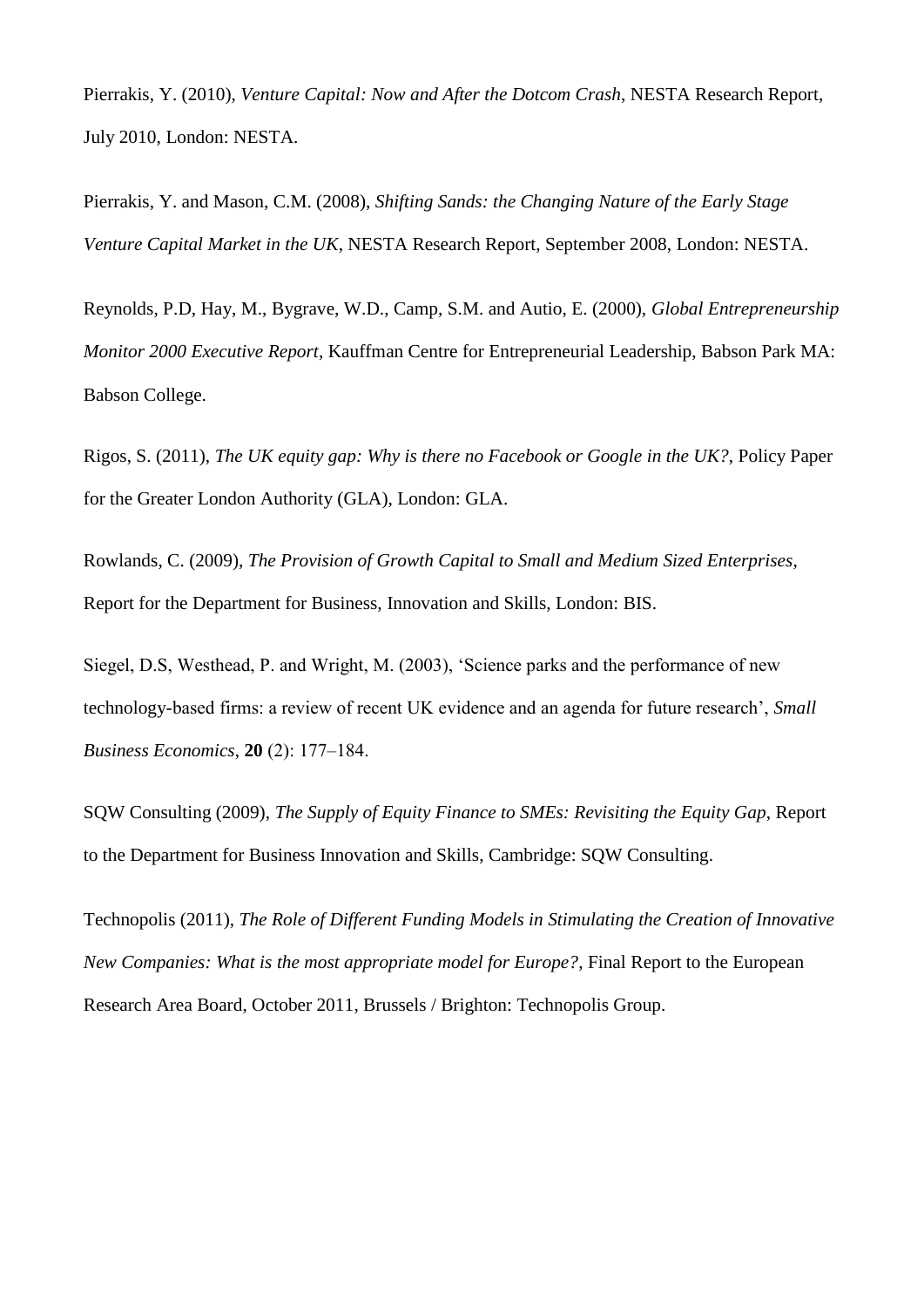

*Source*: BVCA (2013).

*<cap>Figure 8.1 Value of UK VC (£m) funded per year by BVCA members*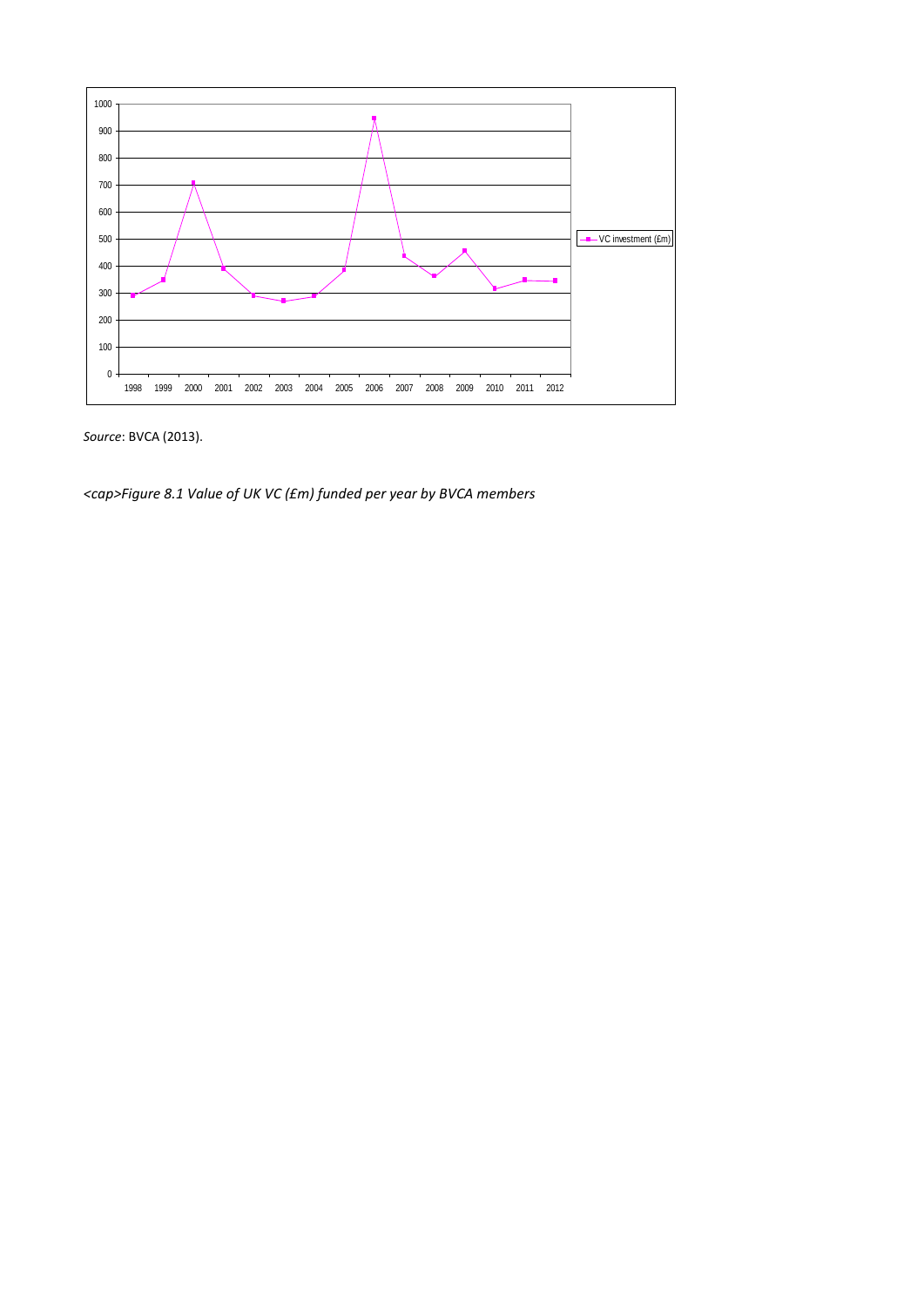*<cap>Table 8.1 Business interviews by venture capital fund*

| Programme    | <b>Successful recipients</b> | % of business investments* |
|--------------|------------------------------|----------------------------|
| ECF          |                              | 21%                        |
| Aspire       |                              | 100%                       |
| <b>UKIIF</b> | 16                           | 41%                        |
| Total        | 32                           | 32%                        |

*Note*: \*At the time of survey.

*<cap>Table 8.2 Breakdown of fund manager interviews*

| <b>Fund</b>                                            | Location                                  |  |  |
|--------------------------------------------------------|-------------------------------------------|--|--|
| <b>Enterprise Capital Funds (ECFs):</b>                |                                           |  |  |
| The Catapult Growth Fund (ECF)                         | Leicester                                 |  |  |
| IQ Capital Fund                                        | Cambridge                                 |  |  |
| <b>Oxford Technology</b>                               | Oxford                                    |  |  |
| Seraphim Capital Fund                                  | London                                    |  |  |
| Sustainable Technology Partnership                     | London                                    |  |  |
| Amadeus and Angels Seed Fund                           | Cambridge                                 |  |  |
| Dawn                                                   | London                                    |  |  |
| <b>MMC</b>                                             | London                                    |  |  |
| <b>UK Innovation Investment Fund (UKIIF):</b>          |                                           |  |  |
| Hermes GPE Environmental Innovation Fund               | Fund of funds manager, London             |  |  |
| European Investment Fund UK Future Technologies Funds  | Fund of funds manager, Luxembourg         |  |  |
| <b>Underlying funds:</b>                               |                                           |  |  |
| <b>Zouk Cleantech II</b>                               | Hermes fund, London                       |  |  |
| <b>Scottish Equity Partners Environmental Energies</b> | Hermes fund, Glasgow and London           |  |  |
| <b>WHEB Ventures</b>                                   | Hermes fund, London                       |  |  |
| <b>DFJ Esprit</b>                                      | EIF UKFTF fund, London and Cambridge      |  |  |
| <b>Advent Life Sciences</b>                            | EIF UKFTF fund, London                    |  |  |
| Gilde Healthcare III                                   | EIF UKFTF fund, Utrecht and Cambridge USA |  |  |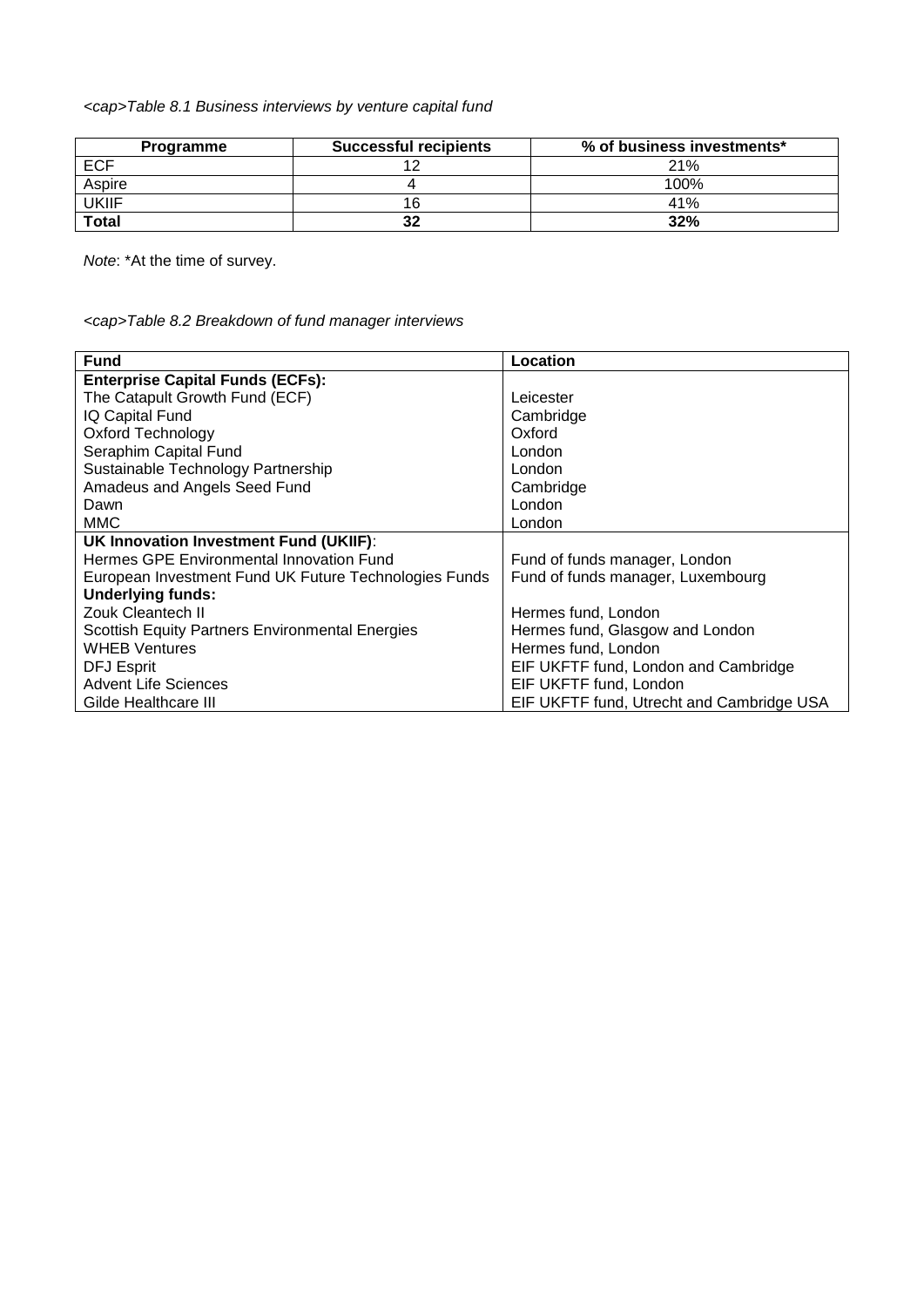*<cap>Table 8.3 Ability of recipient businesses to raise finance from elsewhere without government VC funding*

|                                                             | ECF/Aspire | UKIIF     |
|-------------------------------------------------------------|------------|-----------|
| definitely would not have raised finance from other sources | 2(12%)     | 1(6%)     |
| probably would not have raised finance from other sources   | 1(6%)      | $0(0\%)$  |
| no strong opinion                                           | 2(12%)     | $0(0\%)$  |
| probably would have raised finance from other sources       | 6(38%)     | 4(25%)    |
| definitely would have raised finance from other sources     | 5(31%)     | 11 (69%)  |
| Total recipient businesses                                  | 16 (100%)  | 16 (100%) |

*<cap>Table 8.4 Extent to which recipient businesses would have gone ahead with business plans without government VC funding*

|                                                            | ECF/Aspire | <b>UKIIF</b> |
|------------------------------------------------------------|------------|--------------|
| would not have gone ahead at all, in any format            | 6(38%)     | 1(6%)        |
| would have gone ahead at the same time, but on a smaller   | 1(6%)      | 5(31%)       |
| scale                                                      |            |              |
| would have taken longer to go ahead, but at the original   | 2(12%)     | 3(19%)       |
| planned scale                                              |            |              |
| would have taken longer to go ahead and on a smaller scale | 2(12%)     | 4 (24%)      |
| would have gone ahead at the same time and at the same     | 5(31%)     | 3(19%)       |
| scale                                                      |            |              |
| Total recipient businesses                                 | 16 (100%)  | 16 (100%)    |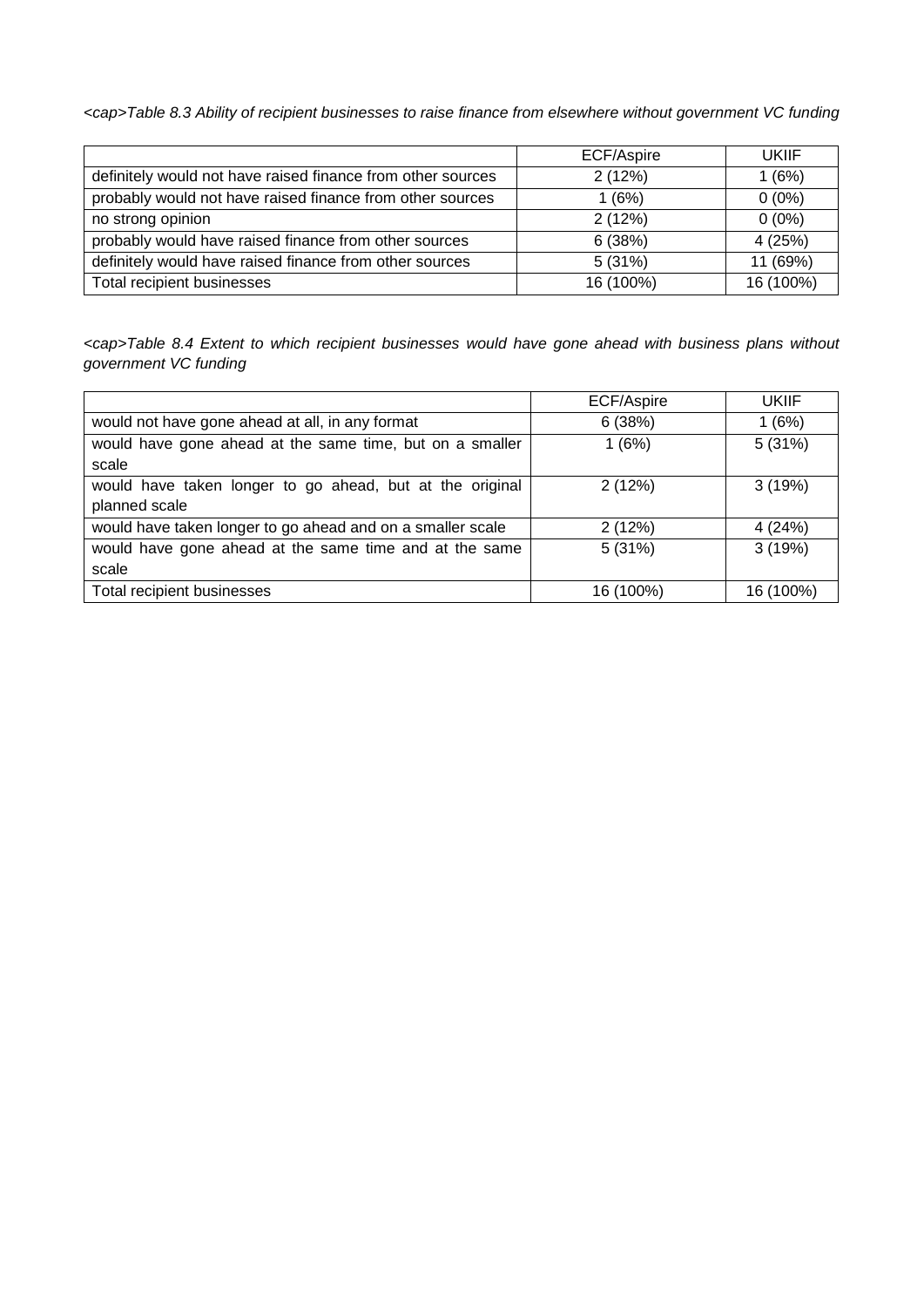| <b>Total Employment</b>      |                | <b>ECF/Aspire</b> |      | <b>UKIIF</b> |          |      | <b>Total</b> |          |      |
|------------------------------|----------------|-------------------|------|--------------|----------|------|--------------|----------|------|
|                              | $N =$          | median            | mean | $N =$        | median   | mean | $N =$        | median   | mean |
| Time of funding              | 16             | 4                 | 9.5  | 16           | 11       | 38   | 32           | 5        | 26   |
| 1 year after funding*        | 16             | 10                | 12.9 | 16           | 20       | 58.4 | 32           | 15       | 39.5 |
| 2 years after funding        |                |                   |      | 14           | 35       | 69.1 | ۰            |          |      |
| 3 years after funding**      | $\blacksquare$ |                   |      | 14           | 60       | 84   | ۰            |          |      |
| 4 years after funding        | 10             | 26                | 25.7 | ۰            | ۰        | ۰    | ۰            | ۰        |      |
| 5 years after funding**      | 10             | 30                | 29.4 | ٠            | ۰        | ۰    | ۰            | ۰        |      |
|                              |                |                   |      |              |          |      |              |          |      |
| <b>Annual Sales Turnover</b> | $(\text{Em})$  |                   |      |              |          |      |              |          |      |
| Time of funding              | 16             | $\Omega$          | 0.56 | 16           | $\Omega$ | 6.2  | 32           | $\Omega$ | 3.85 |
| 1 year after funding         | 16             | 0                 | 0.7  | 16           | 1.3      | 10   | 32           | 0.9      | 6.2  |
| 2 years after funding        | $\blacksquare$ |                   |      | 14           | 1.5      | 14.3 | ۰            |          |      |
| 3 years after funding*       | ۰              |                   | ۰    | 14           | 3.25     | 18.9 | ۰            | ٠        |      |
| 4 years after funding        | 10             | 0.38              | 1.62 | ۰            |          | ۰    | ۰            | ۰        |      |
| 5 years after funding*       | 10             | 1.2               | 2.17 | ۰            |          |      | ۰            |          |      |

*<cap>Table 8.5 Total employment and sales turnover, actual change and future forecast*

*Notes*:

\* ECF/Aspire surveyed February 2010, UKIIF surveyed February 2012.

\*\*Year 3 is the next year forecast for UKIIF.

\*\*Year 5 is the next year forecast for ECF and Aspire.